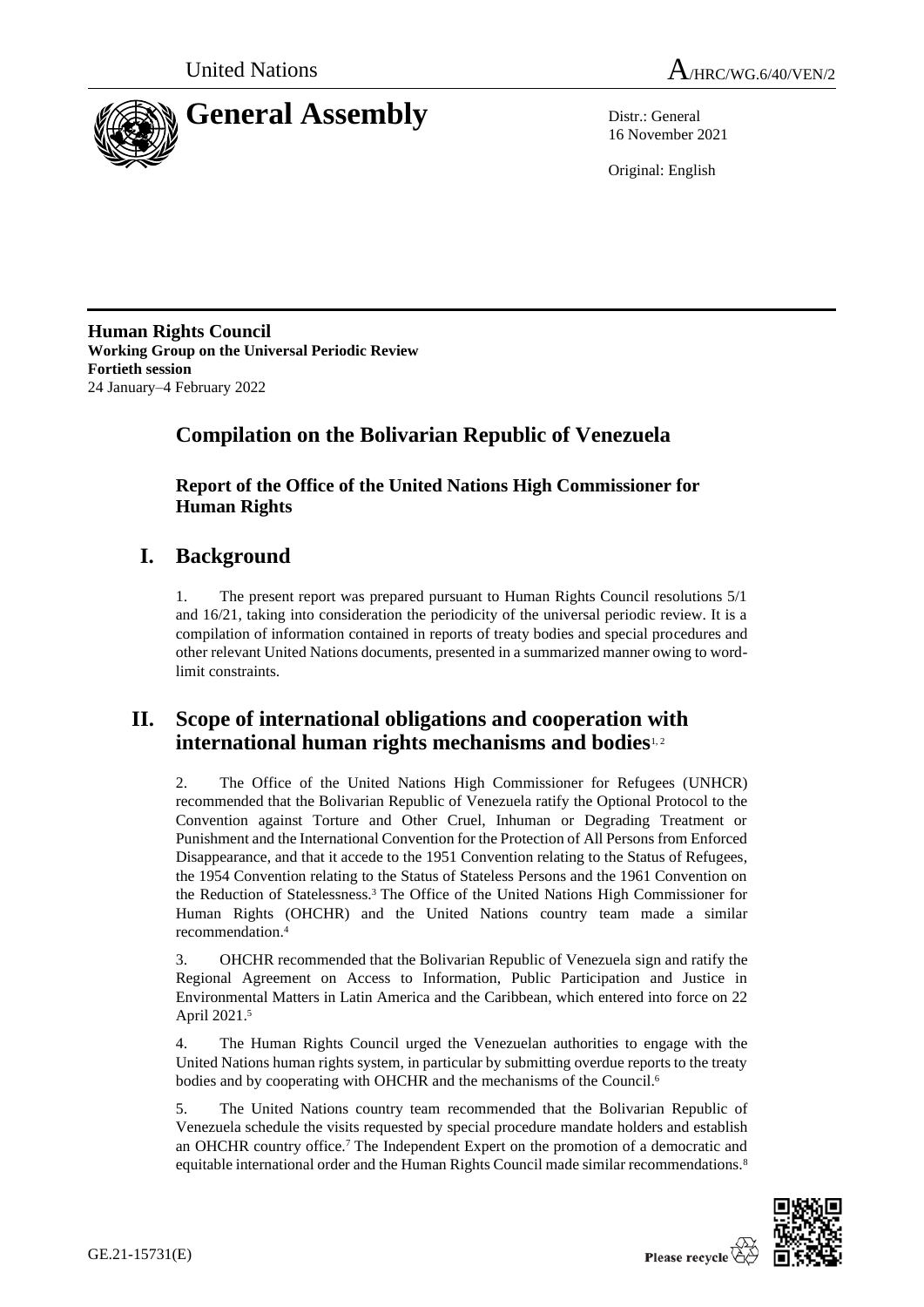6. Since the signature of the Letter of Understanding in 2019, OHCHR has gradually increased its presence in the Bolivarian Republic of Venezuela as part of the United Nations Resident Coordinator Office. 9

7. The High Commissioner for Human Rights visited the Bolivarian Republic of Venezuela in 2019.<sup>10</sup> The Independent Expert on the promotion of a democratic and equitable international order visited the country in  $2017$ ,<sup> $11$ </sup> and a visit to the country by the Special Rapporteur on the negative impact of unilateral coercive measures on the enjoyment of human rights was announced in 2021. 12

8. In 2019, the Human Rights Council established an independent international factfinding mission to investigate extrajudicial executions, enforced disappearances, arbitrary detentions and torture and other cruel, inhumane or degrading treatment in the Bolivarian Republic of Venezuela since 2014 with a view to ensuring full accountability for perpetrators and justice for victims.<sup>13</sup> In 2020, the mandate of the mission was extended for two years.<sup>14</sup>

## **III. National human rights framework**<sup>15</sup>

9. The United Nations country team recommended that the Bolivarian Republic of Venezuela develop and publish indicators to evaluate the national human rights plan for 2016–2019, to implement a comprehensive consultative process for the national human rights plan for 2020–2025 and to conclude the establishment of a national mechanism for the implementation of recommendations in conformity with international standards.<sup>16</sup>

10. OHCHR reported that it shared comments on the draft methodology for the development of the second national human rights plan prepared by the Government.<sup>17</sup>

11. The independent international fact-finding mission considered that the Ombudsperson's Office of the Bolivarian Republic of Venezuela fell short of fulfilling its constitutional role. <sup>18</sup> The United Nations country team recommended that the country accelerate efforts to consolidate the compliance of the national human rights institution with the principles relating to the status of national institutions for the promotion and protection of human rights (the Paris Principles).<sup>19</sup>

12. The United Nations country team reported the selective use of the "state of alarm" decree in place since March 2020 to confine popular neighbourhoods. <sup>20</sup> OHCHR added that the decree had not been approved by the National Assembly and had been extended beyond the 60-day limit established by the Constitution.<sup>21</sup>

## **IV. Implementation of international human rights obligations, taking into account applicable international humanitarian law**

### **A. Cross-cutting issues**

### **1. Equality and non-discrimination**<sup>22</sup>

13. The United Nations country team welcomed the establishment of a special national institution for the protection of sex-diverse persons and recommended that the Bolivarian Republic of Venezuela consider establishing a legal mechanism to recognize the name change of trans persons and the civil rights of the lesbian, gay, bisexual, transgender and intersex population.<sup>23</sup>

### **2. Development, the environment, and business and human rights**<sup>24</sup>

14. The United Nations High Commissioner for Human Rights raised concerns about the potentially severe impact on the human rights of the people of the Bolivarian Republic of Venezuela by the imposition of unilateral sanctions. <sup>25</sup> Several special procedure mandate holders made similar comments and some requested that the country lift them.<sup>26</sup> OHCHR noted that sectoral unilateral coercive measures exacerbated pre-existing adverse economic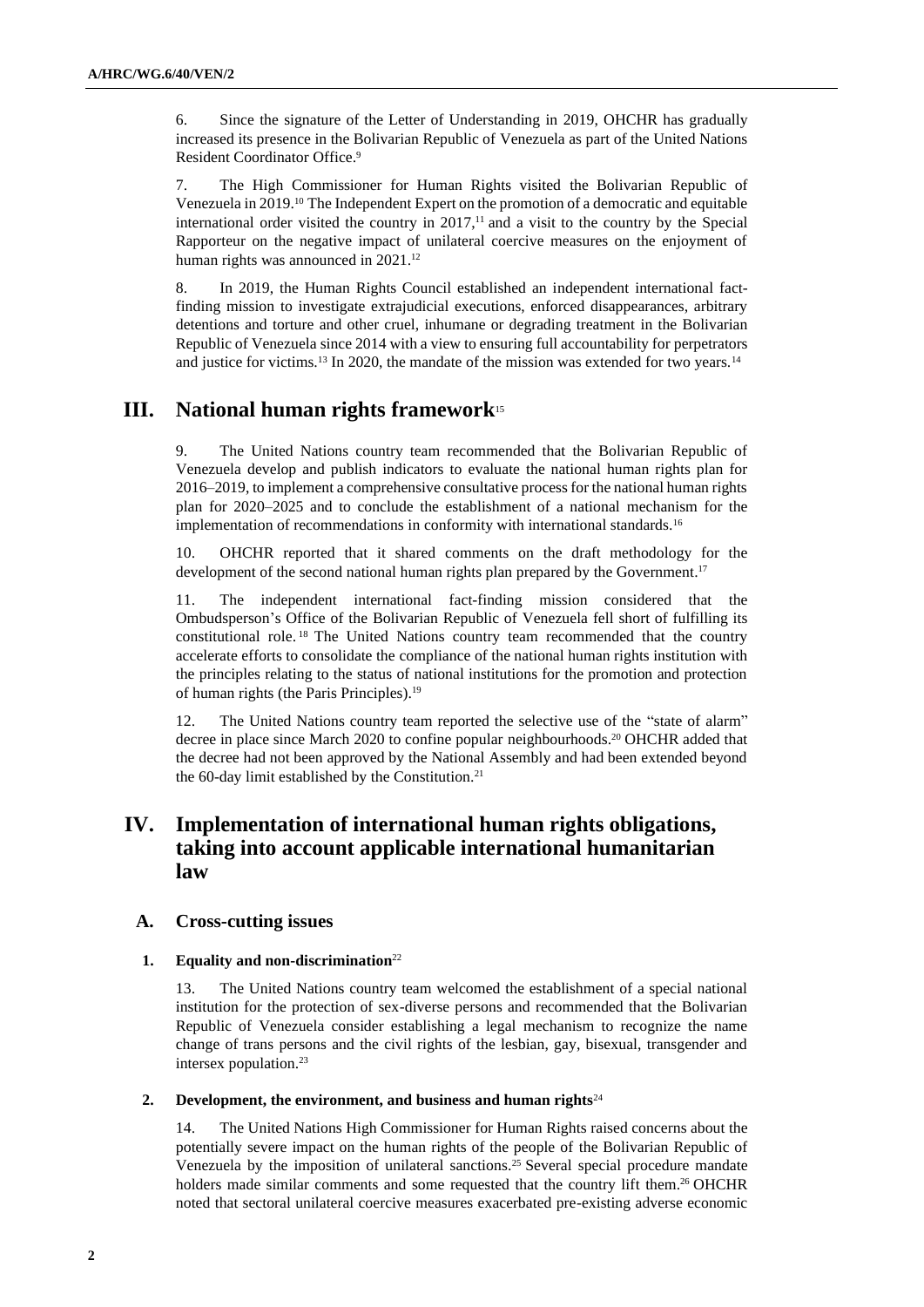and complex humanitarian conditions, also affecting the available resources to guarantee and protect human rights.<sup>27</sup> OHCHR reported that, despite humanitarian exceptions in place, over-compliance with sectoral unilateral coercive measures had worsened shortages of medicines and limited food imports. <sup>28</sup> UNHCR expressed similar concerns. <sup>29</sup> The Independent Expert on the promotion of a democratic and equitable international order also reported that Venezuelans were suffering from an economic crisis that had generated dysfunctions, scarcity in food and medicines, delays in distribution and accompanying violations of human rights.<sup>30</sup> The Government indicated that an average of 75 per cent of its budget was allocated to social investment.<sup>31</sup>

15. OHCHR remained concerned with the human rights situation in the Arco Minero del Orinoco region, including regarding the transparency of public companies in their operations, participation and consultation processes, environmental and sociocultural impact studies, and public action to curb illegal mining and activities by the non-State armed groups, or *sindicatos*, operating in mining areas. OHCHR stressed that it was imperative that the Government effectively implement its environmental regulatory framework applicable to the oil industry and publicly report on its implementation. <sup>32</sup> The United Nations country team also reported that the impact of illegal mining extraction was one of the major challenges to the right to a healthy environment. It recommended that the Bolivarian Republic of Venezuela take the necessary measures to guarantee the preservation of protected areas and the protection of and equitable access to natural resources.<sup>33</sup>

16. In 2018, the Independent Expert on the promotion of a democratic and equitable international order recommended that the Bolivarian Republic of Venezuela continue efforts at dialogue with opposition parties and promote national reconciliation by releasing detainees and granting commutation of sentences.<sup>34</sup> He also recommended that the country welcome humanitarian aid offered by Governments, the European Union, intergovernmental organizations and the private sector.<sup>35</sup>

### **3. Human rights and counter-terrorism**

17. The United Nations country team reported that the definition of terrorism in the Law against Terrorism and Organized Crime was vague and that it could be used against human rights defenders, who were facing criminal proceedings based on weak evidence or for undertaking legitimate forms of public participation. <sup>36</sup> The Secretary-General noted that vaguely formulated criminal offences related to organized crime and terrorism had been used to stigmatize and criminalize civil society and the media.<sup>37</sup> OHCHR recommended that the Bolivarian Republic of Venezuela publish the legal authority and mandate of the counterterrorism courts and take all necessary measures to guarantee their independence, impartiality and transparency, as well as their strict compliance with international human rights standards. 38

### **B. Civil and political rights**

### **1. Right to life, liberty and security of person**<sup>39</sup>

18. After thousands of people were killed in alleged confrontations with State forces in the past several years,<sup>40</sup> available data indicated a reduction in the rate of killings in the context of security operations or protests between April 2020 and April 2021. However, the number remained high. Most of the killings were attributed to members of the Special Action Forces of the Bolivarian National Police; the Bureau for Scientific, Criminal and Forensic Investigations; and the Directorate of Criminal Investigations of the Bolivarian National Police.<sup>41</sup> OHCHR recommended that the Bolivarian Republic of Venezuela revise security policies to implement international norms and standards on the use of force and human rights, in particular by restoring the civilian nature of police forces, conducting vetting, restricting the functions of "special forces" and strengthening internal and external oversight mechanisms. 42

19. OHCHR indicated that there were reasonable grounds to believe that many killings constituted extrajudicial executions committed by the security forces. <sup>43</sup> The United Nations country team made a similar observation. <sup>44</sup> The independent international fact-finding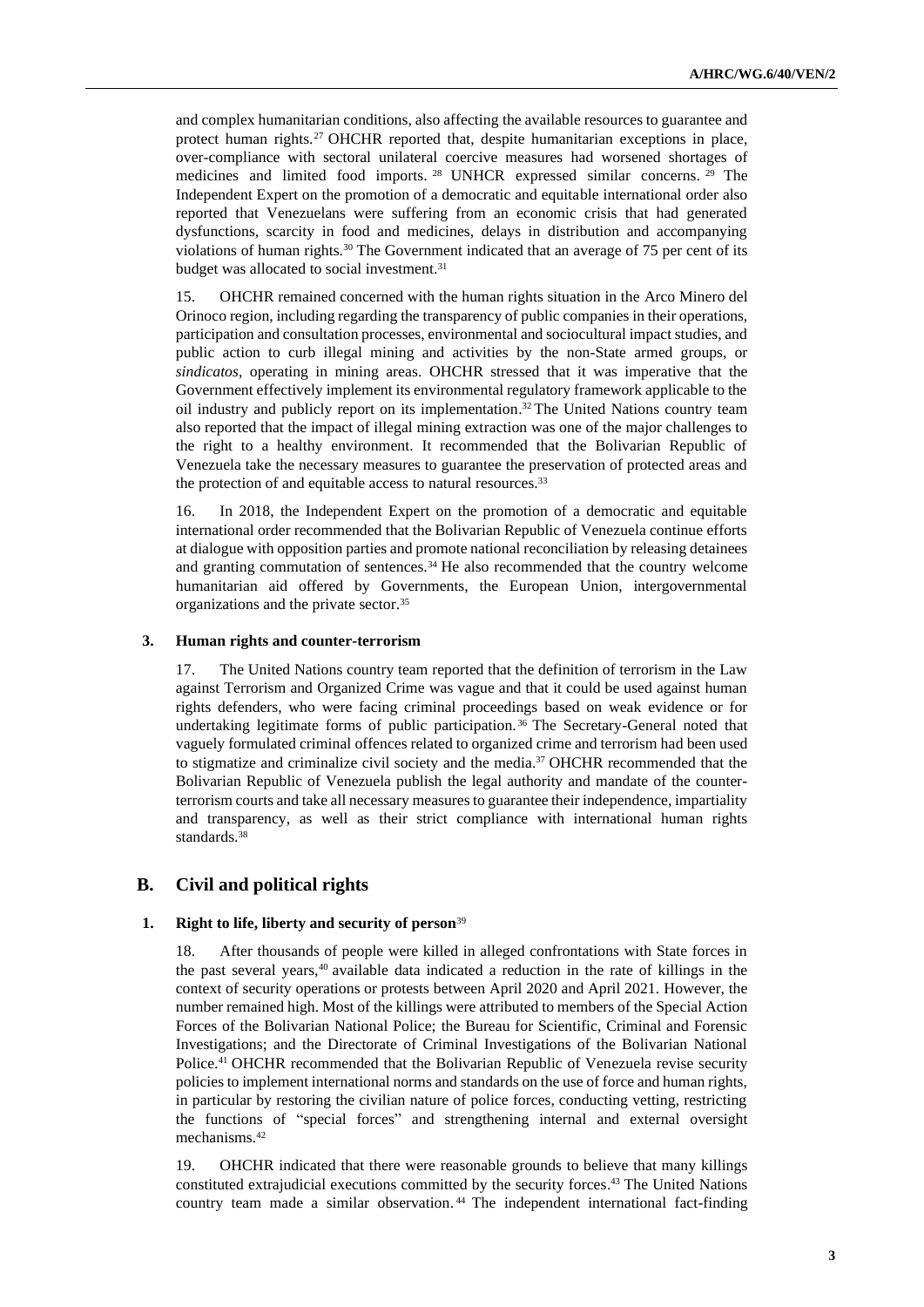mission concluded that State actors had committed large-scale human rights violations and pointed at particular individuals and institutions.<sup>45</sup> OHCHR recommended that the country implement a comprehensive reform of security institutions and policies, to effectively address human rights concerns and provide redress to victims of human rights violations.<sup>46</sup> The country team made a similar recommendation.<sup>47</sup>

20. The United Nations country team, OHCHR, the independent international fact-finding mission and special procedure mandate holders reported cases of the disproportionate use of force to repress protests.<sup>48</sup> Pro-government armed civil groups attacked political leaders, human rights defenders, protesters and journalists. Security forces present at the scene did not protect the victims. Despite some improvements, in 2020 excessive and disproportionate use of force by security forces was still observed. The United Nations country team recommended that the Bolivarian Republic of Venezuela take urgent measures to conduct fast, exhaustive and impartial investigations of arbitrary detentions, excessive use of force by security forces, including the chain of command.<sup>49</sup> The High Commissioner for Human Rights called upon judicial authorities to expedite investigations and criminal proceedings of the remaining cases of deaths in the contexts of protests.<sup>50</sup>

21. OHCHR documented restrictions to the right to liberty of demonstrators, media and health workers. <sup>51</sup> OHCHR also expressed concern about the criminalization of human rights defenders, including defenders of economic, social, cultural and environmental rights. <sup>52</sup> Some protests related to these rights resulted in human rights violations committed by security forces or pro-government armed civilian groups called *colectivos*. <sup>53</sup> OHCHR recalled its recommendations to prevent the use of force contrary to international standards, to ensure investigations into abuses involving *colectivos* and to dismantle pro-government armed civilian groups. 54

22. OHCHR also documented cases of unlawful arrests, arbitrary detentions and violations to due process guarantees against individuals on the grounds of their alleged involvement in actions to destabilize the Government. OHCHR recommended that the Bolivarian Republic of Venezuela release unconditionally all persons unlawfully or arbitrarily deprived of liberty. <sup>55</sup> The independent international fact-finding mission's investigations revealed criminal proceedings beset with irregularities committed by prosecutorial and judicial actors at all stages of the process, amounting to arbitrary detentions. 56

23. OHCHR continued its regular dialogue with the Office of the Attorney General, and it noted some progress in judicial action for cases of serious human rights violations, including in the investigation of 79 documented cases of alleged extrajudicial executions by security forces and in 18 cases of deaths in the context of protests. OHCHR noted little progress in the establishment of a chain of command of responsibilities of senior authorities, and indicated that no final judgment on those cases had been issued.<sup>57</sup> The Government of the Bolivarian Republic of Venezuela reported on the number of security forces accused of homicide, charged, deprived of their liberty and convicted.<sup>58</sup> The United Nations country team recommended that the country continue its efforts to ensure that crimes perpetrated by civil servants were investigated in a fast, exhaustive and impartial manner and that alleged perpetrators, including those in the chain of command, were brought to justice.<sup>59</sup> OHCHR made a similar recommendation and added that the country should effectively implement a victim and witness protection programme.<sup>60</sup>

24. OHCHR and the independent international fact-finding mission reported allegations of torture and other cruel, inhuman or degrading treatment or punishment. <sup>61</sup> Arrests, physical and psychological torture of military or ex-military personnel and civilians linked to them were also reported.<sup>62</sup> OHCHR recommended that the Bolivarian Republic of Venezuela take immediate measures to halt, remedy and prevent human rights violations, in particular gross violations such as torture and extrajudicial executions<sup>63</sup> and ensure effective investigation and sanctioning of those responsible for cases of torture and ill-treatment.<sup>64</sup> The United Nations country team and OHCHR recommended that the country strengthen the National Commission for the Prevention of Torture, Cruel, Inhuman or Degrading Treatment, in compliance with international human rights norms, and guarantee the representation of all institutions as indicated in the law.65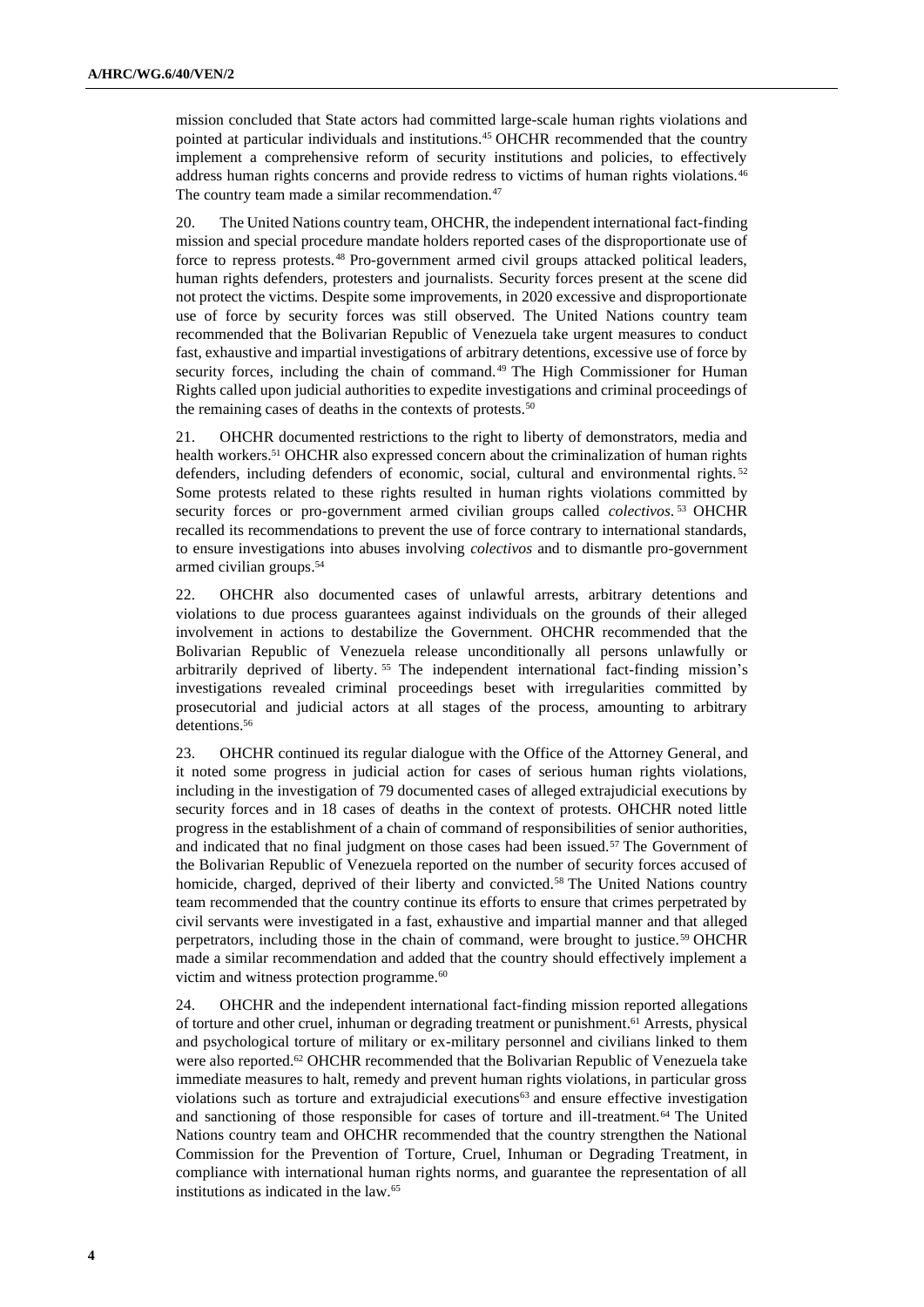25. The most serious cases of persons arbitrarily deprived of their liberty and subjected to one or more forms of cruel, inhuman or degrading treatment, which in many cases could constitute torture, reportedly took place on the premises of the civilian intelligence agency (Bolivarian National Intelligence Service, SEBIN), the military intelligence agency (Directorate General of Military Counter-intelligence, DGCIM) and the military throughout the country. In some cases, people were held in unofficial places of detention.<sup>66</sup> The United Nations country team and the independent international fact-finding mission reported that, in May 2021, a presidential decree stated that the civilian intelligence agency and the military intelligence agency should transfer their detention functions to the Ministry of Penitentiary Services.<sup>67</sup> The mission indicated that several detainees had not yet been transferred.<sup>68</sup> OHCHR recommended that the country transfer all persons detained in premises of intelligence services to official detention centres.<sup>69</sup>

26. OHCHR reported that, despite some efforts undertaken, the conditions of detention still fell short of meeting international standards.<sup>70</sup> The United Nations country team made a similar observation.<sup>71</sup> OHCHR recommended that the Bolivarian Republic of Venezuela ensure adequate conditions of detention, $72$  in particular the rights to food, water and sanitation, health, security and dignity of all persons deprived of liberty.<sup>73</sup>

27. The United Nations country team made reference to practices that could constitute enforced disappearances and incommunicado detentions, as well as episodes that could amount to torture, cruel, inhuman or degrading treatment.<sup>74</sup> OHCHR and the independent international fact-finding mission made similar observations<sup>75</sup> and recommended that the Bolivarian Republic of Venezuela put an end to incommunicado detention.<sup>76</sup>

28. After having denounced instances of torture or ill-treatment before the courts, some detainees were returned to the custody of those allegedly responsible for the reported illtreatment with no precautionary measures taken by judges or prosecutors to protect the alleged victims. <sup>77</sup> OHCHR highlighted the need to ensure the accountability of both direct perpetrators and those in the chain of command, in order to dismantle structures and practices that had facilitated torture and ill-treatment and to prevent their recurrence. 78

### **2. Administration of justice, including impunity, and the rule of law**<sup>79</sup>

29. The authorities adopted laws and regulations that affected the rights to freedom of association and assembly, instead of reinforcing their protection; and structural challenges continued to undermine the independence of the judiciary.<sup>80</sup> OHCHR recommended that the Bolivarian Republic of Venezuela prioritize a legislative agenda aimed at strengthening the promotion and protection of human rights; avoid the adoption of laws and regulations that were disproportionately restrictive of fundamental freedoms and civic space; and review adopted laws and regulations to ensure that they were consistent with human rights standards.<sup>81</sup>

30. OHCHR remained concerned about the lack of independence of the justice system as undermined by the insecurity of tenure of judges and prosecutors, the lack of transparency in the process of designation, precarious working conditions and political interference, including links between members of the Supreme Court and the Government and the ruling party. <sup>82</sup> The independent international fact-finding mission added that the selection and discipline of judges and prosecutors outside of the requirements of the 1999 Constitution and subsequent laws, in particular the appointment of provisional judges and prosecutors, and their dismissal outside of formal processes ensuring guarantees, had been especially detrimental to the independence of the justice system. <sup>83</sup> The mission described the different forms of pressure applied on judges and prosecutors. <sup>84</sup> OHCHR recommended that the Bolivarian Republic of Venezuela take effective measures to restore the independence of the justice system and ensure the impartiality of the Office of the Attorney General and the Ombudsperson.<sup>85</sup> The United Nations country team and a special procedure mandate holder made a similar recommendation. <sup>86</sup> The High Commissioner for Human Rights announced that OHCHR remained ready to assist in the ongoing police and justice reforms to support compliance with applicable human rights standards.<sup>87</sup> OHCHR also recommended that the country ensure that judicial action was strictly guided by the principles of legality, due process, presumption of innocence and other national and international standards, <sup>88</sup> and it continued to request access to observe judicial hearings.<sup>89</sup>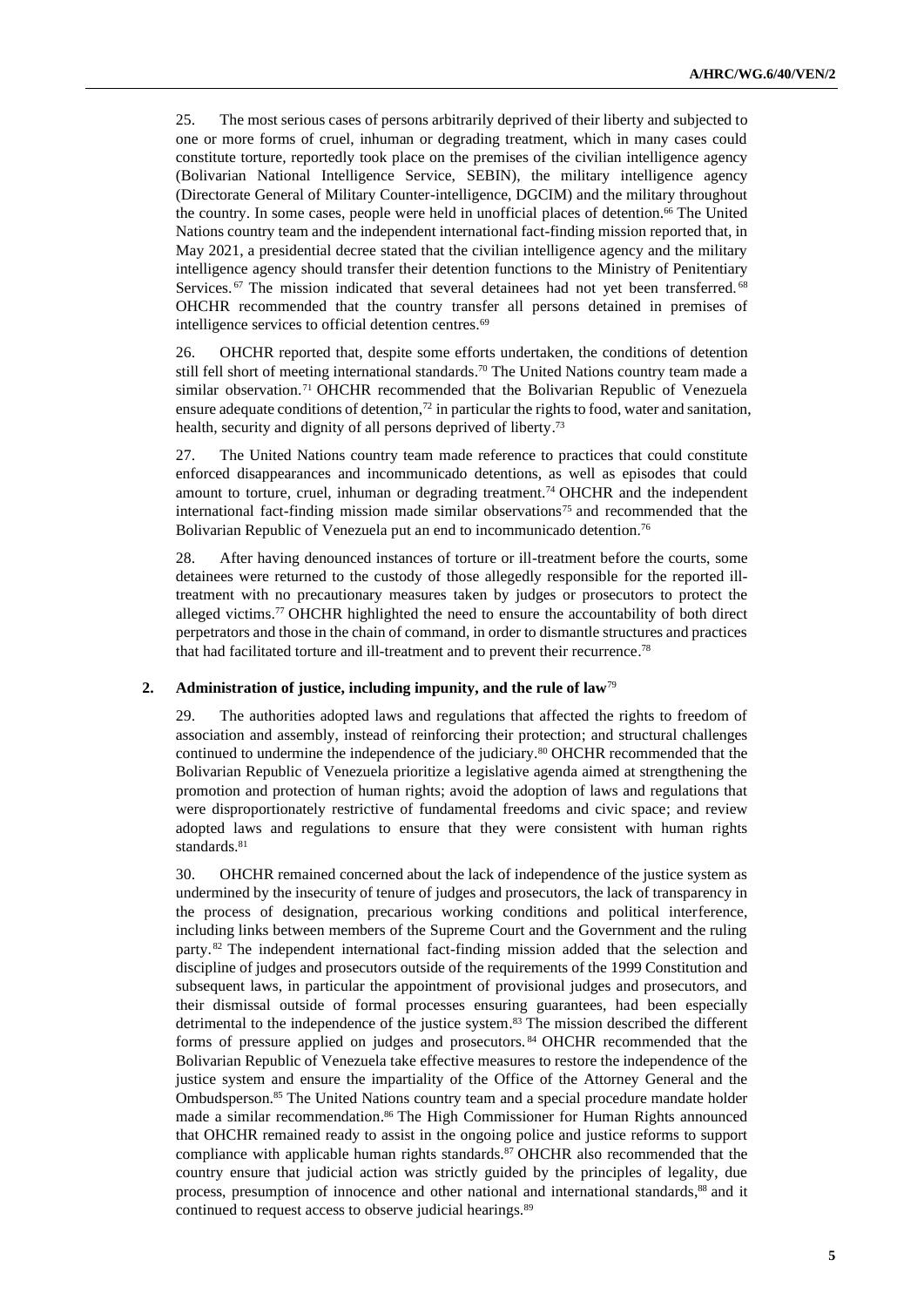31. OHCHR and the independent international fact-finding mission reported cases of individuals who had been arrested without an arrest warrant and in the absence of flagrancy.<sup>90</sup> OHCHR also reported that, in the majority of cases of detention, procedural time limits had not been respected, which in the most serious cases led to prolonged periods of arbitrary detention.<sup>91</sup>

32. OHCHR reported that private defence lawyers faced obstacles in conducting their work.<sup>92</sup> The United Nations country team indicated that access to justice was jeopardized by factors such as fear of reprisals, lack of economic resources and lack of gas to travel to court or meetings with prosecutors.<sup>93</sup> OHCHR reported that victims continued to face significant barriers.<sup>94</sup> OHCHR recommended that the Bolivarian Republic of Venezuela guarantee the independence of the Public Defender, through the provision of sufficient resources and training, and to ensure the rights of defendants to appoint a lawyer of their own choice. 95

33. The independent international fact-finding mission stated that judges routinely ordered pretrial detention.<sup>96</sup> OHCHR and the United Nations country team recommended that the Bolivarian Republic of Venezuela guarantee that any individual subject to pretrial detention be held in official pretrial detention centres subject to judicial oversight, and that the country strengthen comprehensive prevention policies.<sup>97</sup>

34. The United Nations country team, OHCHR, the independent international fact-finding mission and several special procedure mandate holders expressed concern regarding the use of military courts in civilian trials and recommended that the Bolivarian Republic of Venezuela end that practice.<sup>98</sup>

35. The independent international fact-finding mission indicated that, overall, the State was not taking tangible, concrete and progressive steps to remedy violations, combat impunity and redress the victims through domestic investigations and prosecutions.<sup>99</sup> OHCHR recommended that the Bolivarian Republic of Venezuela review the protocols and methods of the Office of the Attorney General and restore the capacity of its criminal unit against the violation of fundamental rights to conduct independent forensic investigations.<sup>100</sup>

### **3. Fundamental freedoms and the right to participate in public and political life**<sup>101</sup>

36. OHCHR stated that detailed public information had become increasingly scarce on many aspects, affecting the capacity of the public to participate in the formulation, implementation and oversight of public policies. The national budget had not been published since 2018, and OHCHR recommended that the Bolivarian Republic of Venezuela publish it. <sup>102</sup> OHCHR also recommended that the country publicly and regularly report on information produced by public institutions and on the methodologies and sources used to produce that information.<sup>103</sup> The United Nations country team, OHCHR and UNESCO also recommended that the country enact an organic law of transparency in accordance with international standards.<sup>104</sup>

37. OHCHR indicated that high-level authorities constantly discredited and attacked those who criticized or opposed the Government. Members of the political opposition, human rights activists and journalists, among others, were frequently labelled as "traitors" and "destabilizing agents". <sup>105</sup> Successive laws and reforms facilitated the criminalization of the opposition and of anyone critical of the Government.<sup>106</sup> The United Nations country team made reference to significant restrictions on civic and democratic space, marked by acts of harassment of journalists, human rights defenders and members of the opposition.<sup>107</sup>

38. The Human Rights Council strongly condemned the widespread targeted repression and persecution on political grounds. <sup>108</sup> OHCHR recommended that the Bolivarian Republic of Venezuela halt, publicly condemn, punish and prevent all acts of persecution and targeted repression based on political grounds, including stigmatizing rhetoric and smear campaigns, <sup>109</sup> and that it respect, protect and fulfil the rights to freedoms of opinion and expression, peaceful assembly and association.<sup>110</sup>

39. OHCHR recommended that the Bolivarian Republic of Venezuela refrain from discrediting human rights defenders, union leaders<sup>111</sup> and media professionals, and take effective measures to protect them.<sup>112</sup> The United Nations country team recommended that the country guarantee an environment that was free and conducive to the work of civil society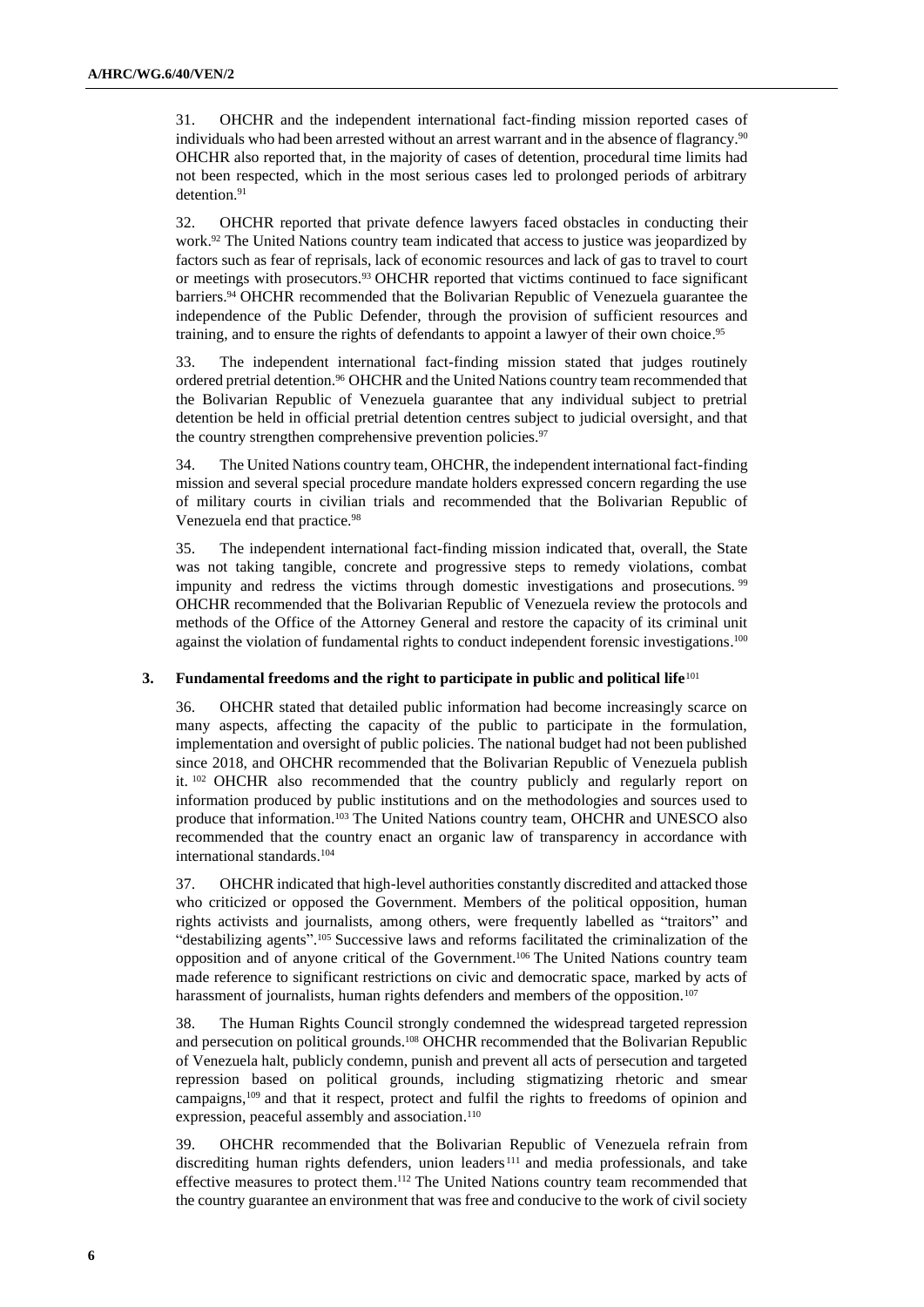organizations and that it adopt a policy for the protection of human rights defenders. <sup>113</sup> OHCHR acknowledged the establishment of dialogue forums with trade unions in May 2021 but expressed concern on the reported lack of inclusive consultations of all affected parties on labour issues. <sup>114</sup> In 2019, a Commission of Inquiry of the International Labour Organization concluded that acts of persecution, detention and defamation against trade union leaders, many committed by the State, constituted an obstacle to basic labour liberties, and contributed to creating a climate of stigmatization and intimidation highly dissuasive to the exercise of freedom of association.<sup>115</sup>

40. The United Nations country team stated that the Law against Hatred, for Peaceful Coexistence and Tolerance was used against journalists, human rights defenders and persons critical of the Government.<sup>116</sup> UNESCO stated that the vague phrasing of the Law allowed it to be used to prosecute anyone for expressing opinions and could lead to self-censorship.<sup>117</sup> OHCHR made a similar observation.<sup>118</sup> The United Nations country team underlined that authorities must stop their acts of intimidation against dissident voices.<sup>119</sup>

41. OHCHR reported that dozens of print media outlets had closed and that the Government had shut down radio stations and blocked television channels.<sup>120</sup> In some cases, members of security forces deleted footage or unlawfully destroyed journalists' equipment.<sup>121</sup> OHCHR recommended that the Bolivarian Republic of Venezuela reverse closures of media outlets and cease other measures of censorship against media.<sup>122</sup> UNESCO encouraged the country to implement actions to guarantee freedom of expression and to support a plural, democratic and safe communication environment.<sup>123</sup>

42. The United Nations country team reported delays in the registration of NGOs that had limited their capacity to comply with the requisites to operate and recommended that the country limit the use of NGO registration.<sup>124</sup> OHCHR raised a similar concern and reported that several organizations carrying out humanitarian work were subjected to criminal investigations, search and seizure procedures, the freezing of assets and staff interrogations.<sup>125</sup> Several special rapporteurs urged the country to end its crackdown on civil society organizations, after many controls were placed on civil society, such as enhanced oversight of NGO funding and financial operations ordered by the office of the bank sector superintendent (SUDEBAN). 126

43. The United Nations country team reported that people's confidence in voting as a measure of resolving controversies had diminished, resulting in reduced participation in the last elections. The country team recommended that the Bolivarian Republic of Venezuela channel social, political and institutional conflicts through democratic participation and dialogue.<sup>127</sup> OHCHR recommended that the country ensure that all conditions were in place for free, fair, peaceful and independent electoral processes. 128

### **4. Prohibition of all forms of slavery**<sup>129</sup>

44. OHCHR documented cases of migrants who were victims of trafficking in persons, in particular women, girls and boys, for the purposes of sexual exploitation, labour and recruitment for illicit activities by criminal organizations and armed groups. <sup>130</sup> The United Nations country team reported that the cases of trafficking had increased significantly in the context of human mobility, and it welcomed the establishment of specialized institutions on the trafficking of women and unaccompanied minors and on the protection of victims.<sup>131</sup> The country team recommended that the Bolivarian Republic of Venezuela properly address the identification and accompaniment of victims of trafficking, forced prostitution and sexual slavery.<sup>132</sup>

45. UNHCR recommended that the Bolivarian Republic of Venezuela establish emergency shelters dedicated to survivors of trafficking in persons and provide additional human and financial resources to ensure timely, specialized psychological and legal support, inclusion in livelihood programmes and access to asylum. 133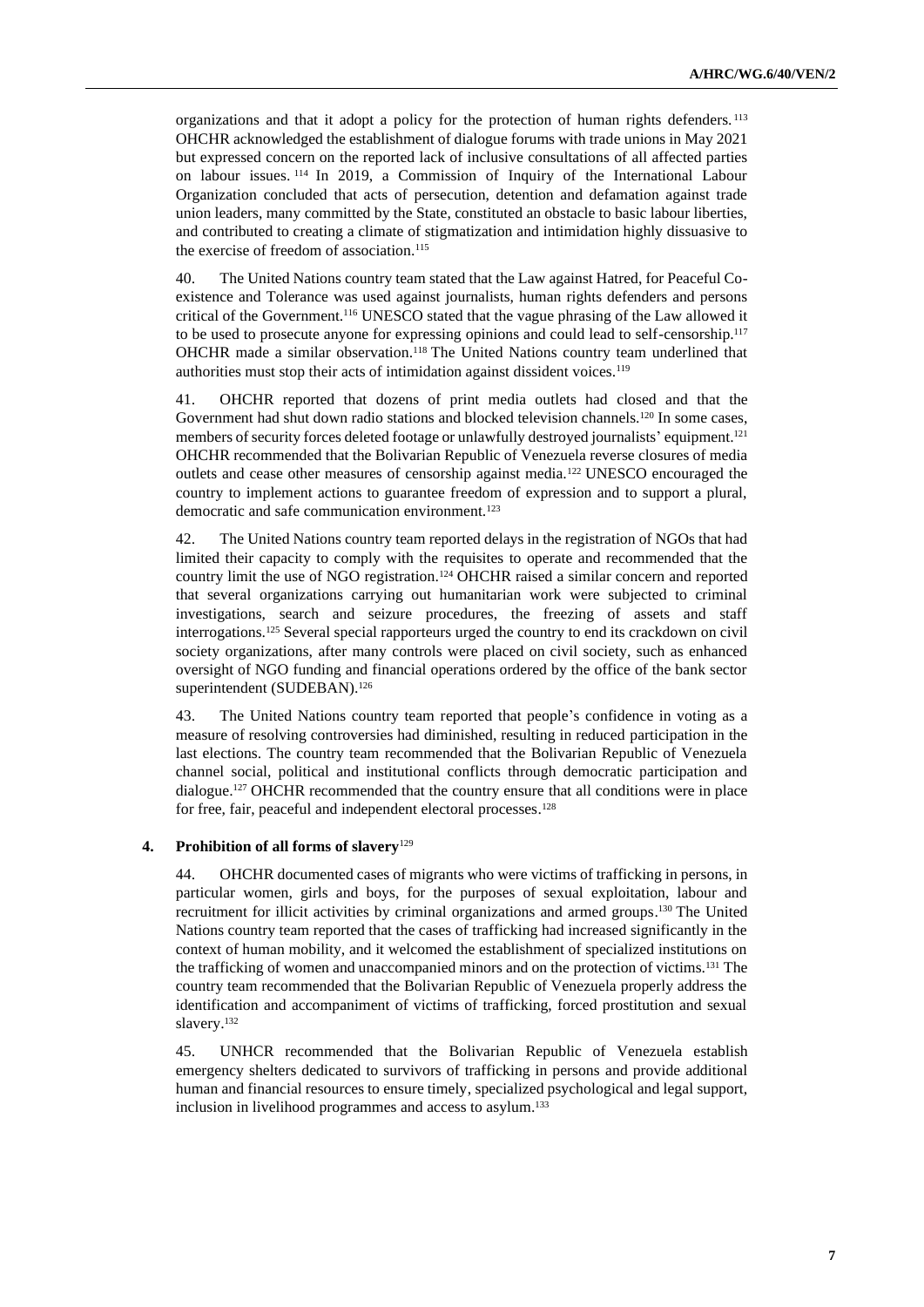### **C. Economic, social and cultural rights**

### **1. Right to work and to just and favourable conditions of work**

46. OHCHR was concerned about the low levels of income, savings and pensions of public officials. In addition, despite the increase in the minimum wage, it was not indexed to inflation. <sup>134</sup> OHCHR recommended that the Bolivarian Republic of Venezuela take all measures necessary to guarantee sufficient income to public servants and workers in sectors dependent on public funding in a transparent and participatory manner.<sup>135</sup>

### **2. Right to an adequate standard of living**<sup>136</sup>

47. The Human Rights Council expressed deep concern at the range of interrelated violations of economic and social rights in the Bolivarian Republic of Venezuela.<sup>137</sup> OHCHR reported that people in the country continued to face significant challenges related to the enjoyment of their economic and social rights, owing to pre-existing multifactorial social and economic crises. The challenges persisted owing, in part, to the misallocation of resources, lack of maintenance of public infrastructure and severe underinvestment in essential services. Sectoral sanctions and the impact of the COVID-19 pandemic further increased the scarcity of available resources.<sup>138</sup>

48. OHCHR recommended that the Bolivarian Republic of Venezuela continue efforts to improve access to essential services, and food, and report publicly and regularly on those efforts, paying particular attention to equality of access and non-discrimination, and to ensuring transparency, participation and public oversight. <sup>139</sup> OHCHR and special procedure mandate holders also indicated that Member States should suspend or lift the sectoral unilateral coercive measures imposed on the country that affect the Government's efforts to address the combined impact on the population of the current humanitarian situation and the COVID-19 pandemic.<sup>140</sup>

49. The United Nations country team stated that public services of electricity, water, gas, fuel and transport had been deteriorating in recent years, affecting the enjoyment of rights. The purchasing power had declined owing to high inflation and the devaluation of the currency. The country team recommended that the Bolivarian Republic of Venezuela adopt measures to sustainably increase the purchasing power and to continue strengthening the national electric system and the use of renewable energies in remote areas.<sup>141</sup> OHCHR also raised that issue.<sup>142</sup>

50. The United Nations country team recommended that the Bolivarian Republic of Venezuela take measures to reactivate food production, establish coordination boards between public and private actors to strengthen production chains, and improve the nutritional quality of distributed food.<sup>143</sup> OHCHR made a similar recommendation.<sup>144</sup>

51. In 2016, the President of the Bolivarian Republic of Venezuela announced the creation of a card system (*carnet de la patria*) through which all social programmes would be distributed. <sup>145</sup> As the economic crisis deepened, discrimination in social programmes reportedly increased. <sup>146</sup> OHCHR stressed that access to social benefits must not be conditioned on actual or perceived political affiliation, and transparency regarding the criteria used to determine eligibility for social protection programmes was essential in order to avoid any discrimination in practice. <sup>147</sup> The Human Rights Council strongly condemned discrimination based on political grounds in access to food assistance and other social programmes. <sup>148</sup> OHCHR recommended that the country investigate allegations of discriminatory access to social protection programmes, take all measures necessary to guarantee equal access to such programmes and publicly report on the findings and the implementation of the measures.<sup>149</sup> The main food assistance programme, managed by the Local Committees for Supply and Food Distribution, did not meet basic nutritional needs.<sup>150</sup>

### **3. Right to health**<sup>151</sup>

52. While welcoming the efforts made, the United Nations country team reported that the health system was facing important challenges in a context of reduction in the capacity for public expenditures and the obstacles to imports owing to the unilateral coercive measures.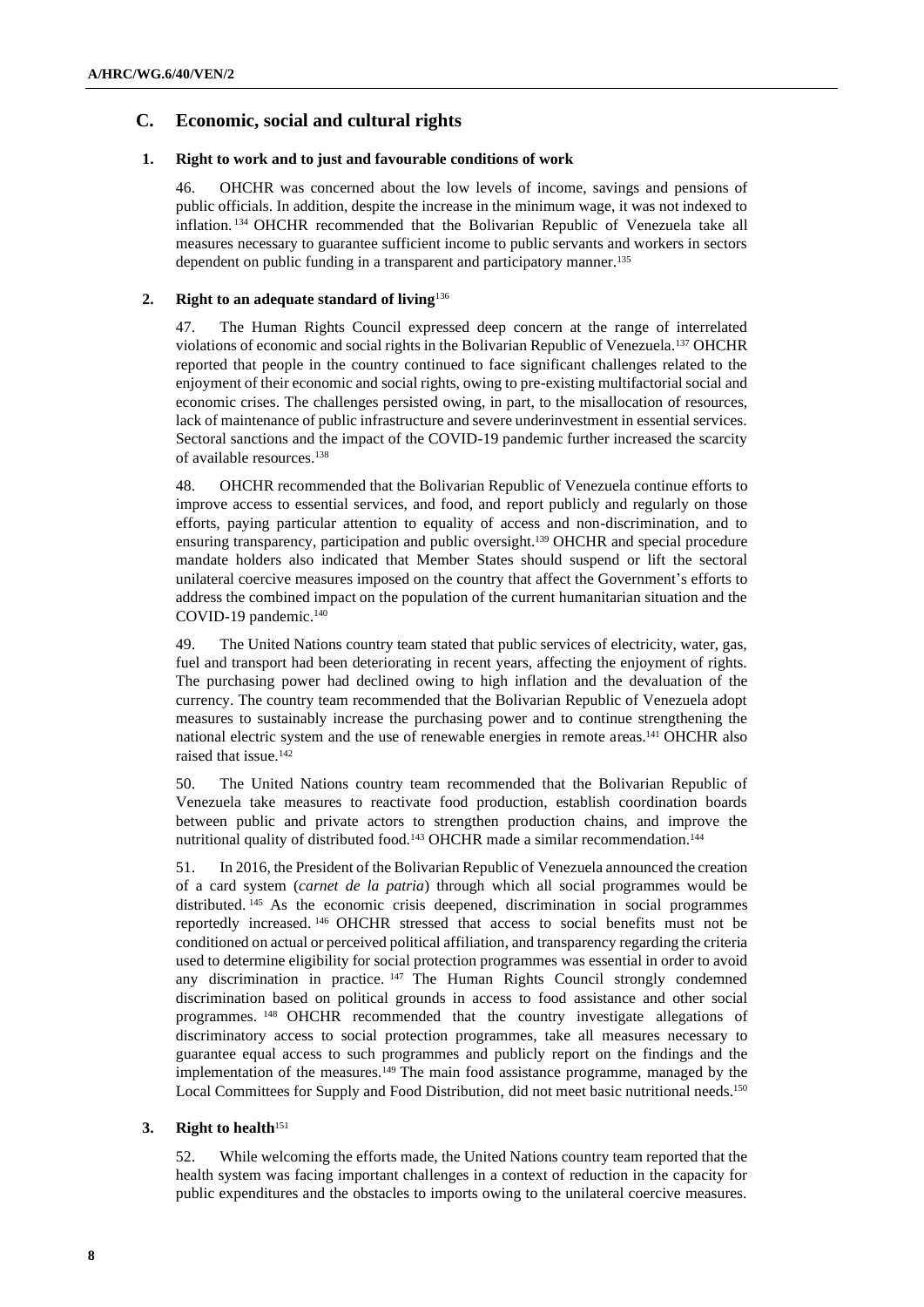It recommended that the Bolivarian Republic of Venezuela ensure the provision of basic health services.<sup>152</sup> OHCHR added that the situation was worsened by an exodus of doctors and nurses, unsanitary conditions, and severe shortages in basic medical equipment, supplies, medicines and contraceptives.<sup>153</sup>

53. The Independent Expert on the promotion of a democratic and equitable international order reported that the effects of sanctions imposed and unilateral measures had directly and indirectly aggravated the shortages in medicines. <sup>154</sup> Several special procedure mandate holders stated that hundreds of Venezuelan cancer patients could die because they had been caught up in the excessively strict application of sanctions aimed at the country.<sup>155</sup>

54. OHCHR indicated that the Government reported publicly on the advancement of the vaccination programme, but did not report detailed information on beneficiaries, or the use of public funds, nor on post-vaccination monitoring, despite allegations of the existence of parallel markets and corruption. It also did not report on requests from civil society organizations for information. <sup>156</sup> OHCHR recommended that the Bolivarian Republic of Venezuela take all measures necessary to ensure equal access to vaccines.<sup>157</sup> OHCHR also recalled that vaccines should be considered a global public good.<sup>158</sup>

55. OHCHR indicated that the access to sexual and reproductive health had worsened in 2020 with reports of increase in maternal mortality and a severe shortage of medicines and treatments.<sup>159</sup> The United Nations country team stressed that contraceptive methods were scarce in the public health system and expensive in private pharmacies. It recommended that the country take measures to expand effective access to contraceptive methods.<sup>160</sup>

### **4. Right to education**<sup>161</sup>

56. OHCHR stated that pre-existing challenges related to the right to education had been further exacerbated by sectoral sanctions and the pandemic. Primary, secondary and higher education infrastructure reportedly suffered from a lack of maintenance and of access to basic services such as electricity and water.<sup>162</sup>

57. UNESCO recommended that the Bolivarian Republic of Venezuela ensure the alignment between the end of compulsory education and the minimum age of employment to ensure that children did not drop out of school to work.<sup>163</sup>

58. OHCHR encouraged the Venezuelan authorities and autonomous universities to continue dialogue to hold free and fair elections in those universities and to ensure broad participation of communities in the elections and in the universities' budgetary matters. 164 The United Nations country team also recommended that the country guarantee the universities' freedom and autonomy.<sup>165</sup>

### **D. Rights of specific persons or groups**

#### **1. Women**<sup>166</sup>

59. The Human Rights Council expressed grave concern at the disproportionate and differentiated impact of the crisis in the Bolivarian Republic of Venezuela on the human rights of women and girls. 167

60. The United Nations country team recommended that the Bolivarian Republic of Venezuela produce a regulation for the implementation of the Organic Law on the Right of Women to a Life Free of Violence and an evaluation of the National Plan for Gender Equality Mama Rosa 2013–2019.<sup>168</sup> OHCHR made a similar recommendation.<sup>169</sup> The Committee on the Elimination of Discrimination against Women also recommended that the country adopt a national action plan on addressing violence against women,<sup>170</sup> and OHCHR recommended that the country amend the legislation to decriminalize abortion and ensure the provision of appropriate sexual and reproductive health services. 171

61. OHCHR documented cases of sexual and gender-based violence against women and girls in detention<sup>172</sup> and against female detainees in pretrial detention.<sup>173</sup> The Human Rights Council urged the authorities to adopt appropriate measures to address reported acts of violence and harassment, sexual violence against women and girls in detention.<sup>174</sup>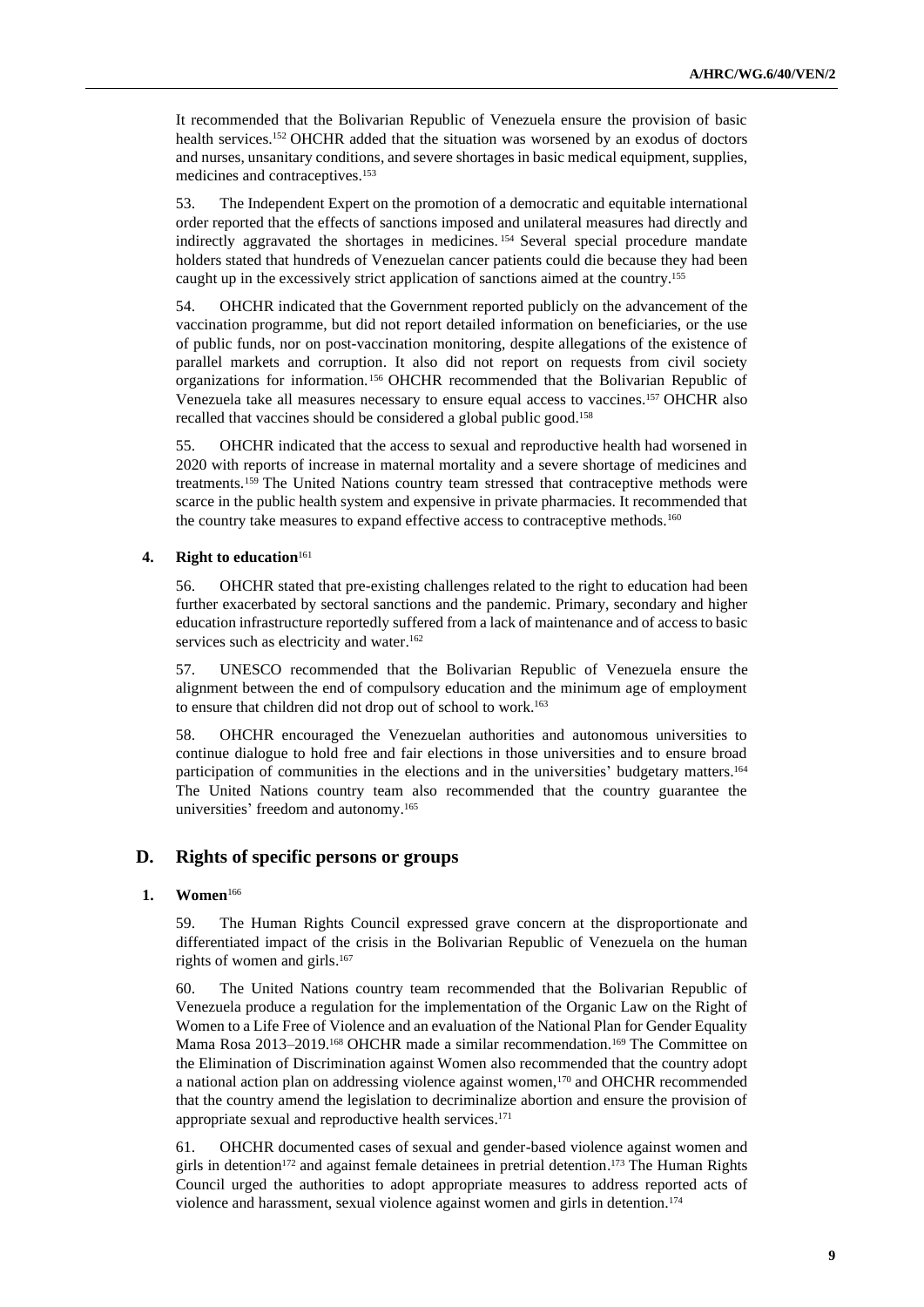### **2. Children**<sup>175</sup>

62. UNHCR indicated that there were still many persons whose births had not been registered and who faced barriers to effective access to late birth registration procedures. It recommended that the Bolivarian Republic of Venezuela strengthen the National Civil Registry's capacities to address the issue and simplify the acquisition of nationality for children of Venezuelan parents born abroad who were not registered at birth.<sup>176</sup> The United Nations country team made a similar recommendation.<sup>177</sup>

63. UNESCO recommended that the country increase the minimum age of marriage to 18 for both men and women, with the absolute minimum age set at 16 with judicial dispensation.<sup>178</sup> The United Nations country team recommended the adoption of a national plan on integral attention to children.<sup>179</sup>

### **3. Persons with disabilities**<sup>180</sup>

64. The Committee on the Rights of Persons with Disabilities requested that the Bolivarian Republic of Venezuela provide information on measures taken to recognize and explicitly punish in law discrimination on the basis of nationality and on how the members of the People's Government Presidential Council for Persons with Disabilities were appointed.<sup>181</sup>

### **4. Minorities and indigenous peoples**<sup>182</sup>

65. The United Nations country team reported that, in 2020, mineral extraction was authorized in six rivers of the Arco Minero del Orinoco region; however, the representatives of indigenous peoples claimed that neither consultations with affected indigenous peoples, nor environmental or sociocultural impact studies were conducted. In addition, the presence of armed groups linked to the extracting industries increased, and those groups were responsible for murders, forced displacements and threats against leaders and indigenous peoples.<sup>183</sup> OHCHR made a similar statement<sup>184</sup> and recalled the obligation to obtain the free, prior and informed consent of indigenous peoples for the adoption or implementation of any decision, activity or measure that might affect them. <sup>185</sup> OHCHR recommended that the country undertake and publish key information related to the Arco Minero del Orinoco region, such as environmental and social impact studies, violence and homicide rates and socioeconomic data of the population living within that area.<sup>186</sup>

66. OHCHR continued to receive allegations of killings of indigenous persons and threats against indigenous leaders in mining areas by *sindicatos*, in particular in areas controlled by non-State actors. OHCHR stressed that killings and allegations of threats must be independently investigated and perpetrators brought to justice.<sup>187</sup> OHCHR recommended that the country dismantle criminal and armed groups controlling mining activities, tackle corruption, and prosecute and sanction those responsible for crimes and human rights violations. <sup>188</sup> The Human Rights Council strongly condemned the violation of various individual and collective rights of indigenous peoples, in particular in the Arco Minero del Orinoco region.<sup>189</sup>

67. The United Nations country team reported little progress in the indigenous territorial and environmental demarcation. It recommended that the Bolivarian Republic of Venezuela reactivate the Commission for Delimitation and expedite the legalization of demarcations.<sup>190</sup> OHCHR expressed concern regarding approved demarcation processes that were still pending action by the Office of the Procurator General for issuance of the corresponding titles. <sup>191</sup> It recommended that the country take all measures necessary to implement the constitutional mandate to recognize all indigenous territories and collective land rights without delay, with particular emphasis on self-demarcation initiatives.<sup>192</sup>

### **5. Migrants, refugees, asylum seekers and internally displaced persons**<sup>193</sup>

68. OHCHR reported that lack of access to economic, social, cultural and environmental rights in recent years had been a root cause of migration out of the country.<sup>194</sup> UNHCR made a similar statement.<sup>195</sup> The Human Rights Council and two treaty bodies expressed deep concern for the millions of people compelled to leave the country.196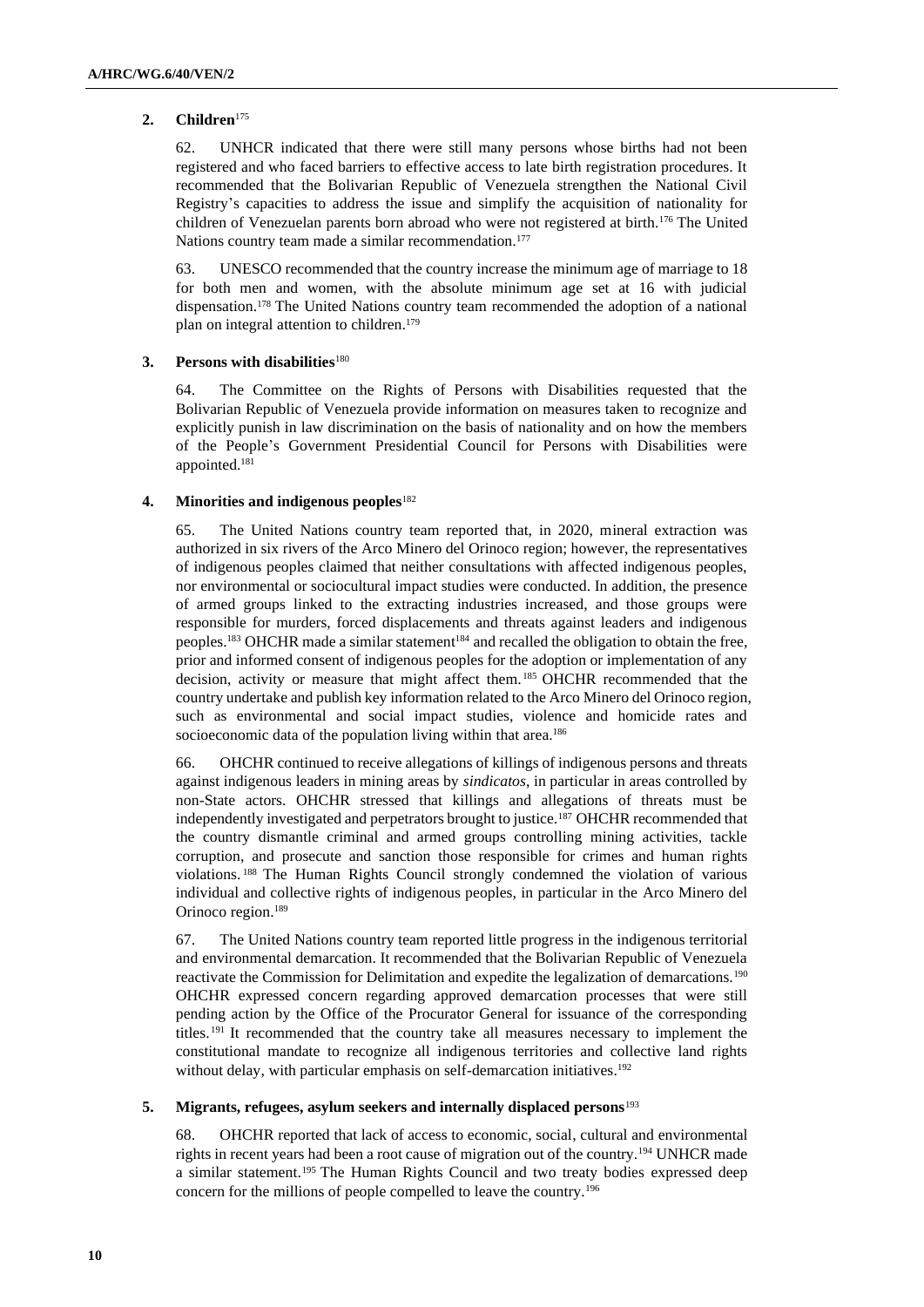69. UNHCR indicated that internal displacement had occurred because of security-related matters, particularly localized armed conflict.<sup>197</sup> OHCHR made a similar statement.<sup>198</sup> The United Nations country team recommended that the Bolivarian Republic of Venezuela develop policies and provide solutions to address this issue.<sup>199</sup>

70. UNHCR stated that refugees still faced administrative, economic and geographical barriers to effectively access documentation. It recommended that the Bolivarian Republic of Venezuela strengthen the National Refugee Commission (CONARE) and the Administrative Service of Identification and Migration (SAIME) and that it ensure that recognized refugees had effective access to universal refugee documentation and to naturalization procedures.<sup>200</sup>

71. UNHCR recommended that the country ensure that the administrative detention of asylum seekers was used as a measure of last resort and that it put in place all the necessary procedural safeguards for irregular migrants in administrative detention in order to ensure due process in removal procedures.<sup>201</sup> The United Nations country team made a similar statement and recommendation.<sup>202</sup>

72. The United Nations country team recommended that the Bolivarian Republic of Venezuela strengthen institutions and mechanisms for the protection of unaccompanied minors and that it combat all forms of violence, exploitation and abuse against them. It also recommended that the country adopt a national plan for the integral protection of unaccompanied minors, <sup>203</sup> and ensure that asylum seekers and refugee unaccompanied minors had access to education.<sup>204</sup>

#### *Notes*

- $1$  Tables containing information on the scope of international obligations and cooperation with international human rights mechanisms and bodies for the Bolivarian Republic of Venezuela will be available at https://www.ohchr.org/EN/HRBodies/UPR/Pages/VEIndex.aspx.
- <sup>2</sup> For relevant recommendations, see [A/HRC/34/6,](http://undocs.org/en/A/HRC/34/6) paras. 133.1–133.19, 133.74–133.75 and 133.78– 133.100.
- <sup>3</sup> UNHCR submission for the universal periodic review of the Bolivarian Republic of Venezuela, pp. 3–4.
- <sup>4</sup> United Nations country team submission for the universal periodic review of the Bolivarian Republic of Venezuela (in Spanish), p. 2; and [A/HRC/41/18,](http://undocs.org/en/A/HRC/41/18) para. 82 (j). See also
- https://www.ohchr.org/Documents/Countries/VE/VenezuelaReport2018\_EN.pdf (p. 53).
- <sup>5</sup> [A/HRC/48/19,](http://undocs.org/en/A/HRC/48/19) paras. 33 and 67 (k).
- $6$  Human Rights Council resolution  $42/25$ . See also Human Rights Council resolution  $39/1$ .
- <sup>7</sup> United Nations country team submission, p. 2.
- 8 [A/HRC/39/47/Add.1,](http://undocs.org/en/A/HRC/39/47/Add.1) para. 65 (b) and (d); and Human Rights Council resolution 42/25. See also https://www.ohchr.org/Documents/Countries/VE/HCReportVenezuela\_1April-31July2017\_EN.pdf.
- <sup>9</sup> [A/HRC/48/19,](http://undocs.org/en/A/HRC/48/19) para. 52; and https://www.ohchr.org/EN/Countries/LACRegion/Pages/UN-Human-Rights-in-Venezuela.aspx.
- <sup>10</sup> See https://www.ohchr.org/en/NewsEvents/Pages/DisplayNews.aspx?NewsID=24722.
- <sup>11</sup> [A/HRC/39/47/Add.1,](http://undocs.org/en/A/HRC/39/47/Add.1) para. 1.
- <sup>12</sup> [A/HRC/47/55,](http://undocs.org/en/A/HRC/47/55) para. 32.
- <sup>13</sup> Human Rights Council resolution 42/25.
- <sup>14</sup> Human Rights Council resolution 45/20.
- <sup>15</sup> For relevant recommendations, see [A/HRC/34/6,](http://undocs.org/en/A/HRC/34/6) paras. 133.20-133.27, 133.36-133.37, 133.42-133.43, 133.50–133.51, 133.53–133.62 and 133.76–133.77.
- <sup>16</sup> United Nations country team submission, paras. 11–13.
- <sup>17</sup> [A/HRC/48/19,](http://undocs.org/en/A/HRC/48/19) para. 59.
- <sup>18</sup> [A/HRC/48/69,](http://undocs.org/en/A/HRC/48/69) para. 101.
- <sup>19</sup> United Nations country team submission, para. 38.
- <sup>20</sup> Ibid., para. 153.
- <sup>21</sup> [A/HRC/44/20,](http://undocs.org/en/A/HRC/44/20) paras. 30–31 and 81. See also [A/HRC/44/G/15,](http://undocs.org/en/A/HRC/44/G/15) paras. 52–56 and 81.
- <sup>22</sup> For relevant recommendations, se[e A/HRC/34/6,](http://undocs.org/en/A/HRC/34/6) paras. 133.11–133.113 and 133.263.
- <sup>23</sup> United Nations country team submission, paras. 128 and 130.
- <sup>24</sup> For relevant recommendations, se[e A/HRC/34/6,](http://undocs.org/en/A/HRC/34/6) paras. 133.31–133.32, 133.41, 133.64 and 133.222– 133.228.
- <sup>25</sup> See https://www.ohchr.org/en/NewsEvents/Pages/DisplayNews.aspx?NewsID=24882&LangID=E.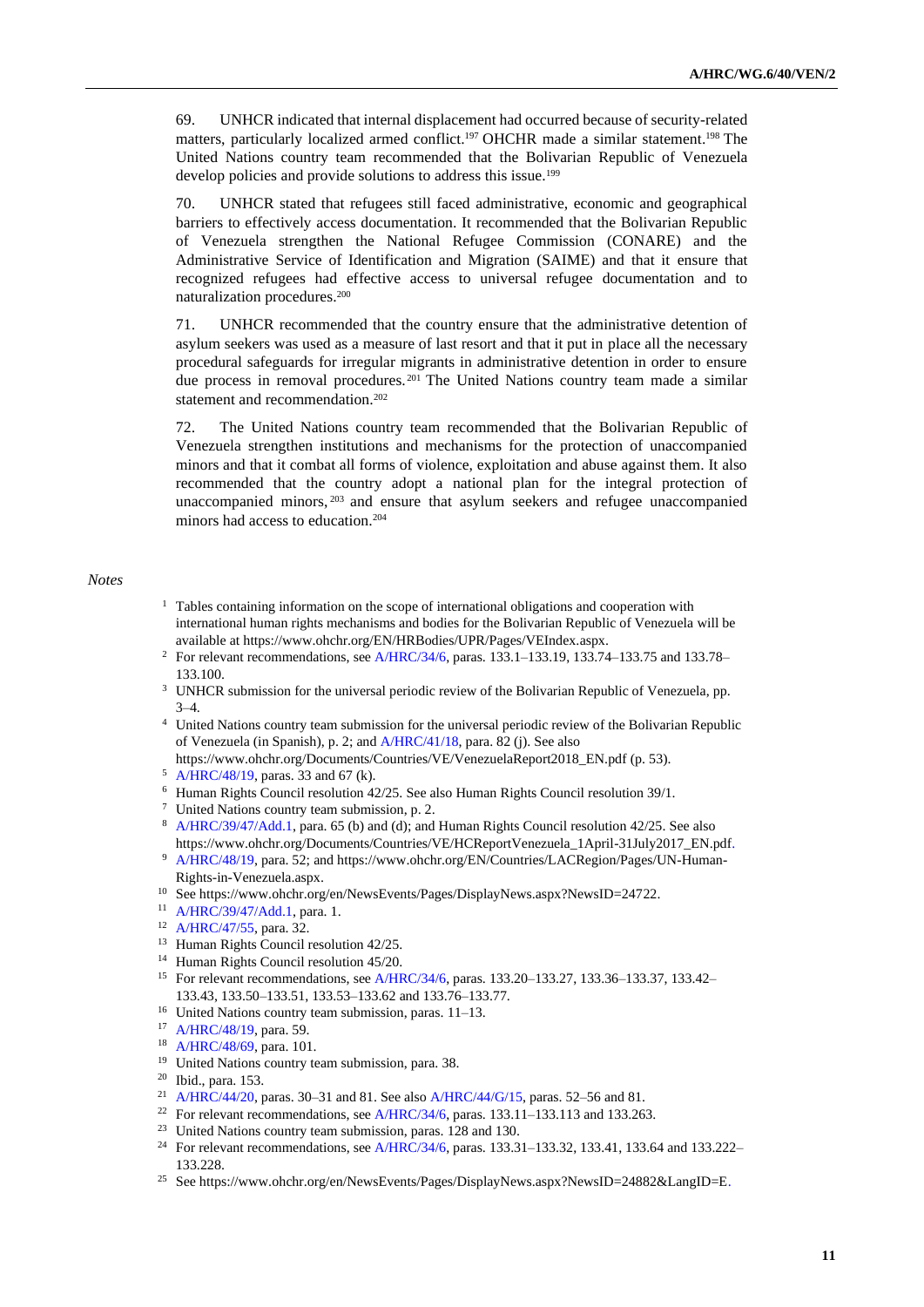<sup>26</sup> See https://www.ohchr.org/EN/NewsEvents/Pages/DisplayNews.aspx?NewsID=27373&LangID=E. See also

https://www.ohchr.org/en/NewsEvents/Pages/DisplayNews.aspx?NewsID=24131&LangID=E; https://www.ohchr.org/en/NewsEvents/Pages/DisplayNews.aspx?NewsID=21964&LangID=E; and https://www.ohchr.org/en/NewsEvents/Pages/DisplayNews.aspx?NewsID=26749&LangID=E.

- <sup>27</sup> [A/HRC/48/19,](http://undocs.org/en/A/HRC/48/19) para. 7. See als[o A/HRC/44/G/15;](http://undocs.org/en/A/HRC/44/G/15;) and https://www.ohchr.org/en/NewsEvents/Pages/DisplayNews.aspx?NewsID=24882&LangID=E.
- <sup>28</sup> [A/HRC/48/19,](http://undocs.org/en/A/HRC/48/19) para. 7. See als[o A/HRC/44/20,](http://undocs.org/en/A/HRC/44/20) paras. 9 and 11; [A/HRC/41/18,](http://undocs.org/en/A/HRC/41/18) paras. 25-27; and [A/HRC/41/18/Add.1](http://undocs.org/en/A/HRC/41/18/Add.1) (in Spanish only), paras. 34 and 37–39.
- <sup>29</sup> UNHCR submission, p. 2. See also https://www.ohchr.org/en/NewsEvents/Pages/DisplayNews.aspx?NewsID=24958&LangID=E.
- <sup>30</sup> [A/HRC/39/47/Add.1,](http://undocs.org/en/A/HRC/39/47/Add.1) paras. 21–22 and 38. See also [A/HRC/39/47/Add.2,](https://undocs.org/en/A/HRC/39/47/Add.2) paras. 41 and 43.
- <sup>31</sup> [A/HRC/41/18/Add.1,](http://undocs.org/en/A/HRC/41/18/Add.1) para. 18. See als[o A/HRC/39/47/Add.2,](http://undocs.org/en/A/HRC/39/47/Add.2) para. 38 (i).
- <sup>32</sup> [A/HRC/48/19,](http://undocs.org/en/A/HRC/48/19) paras.  $34-35$  and 67 (k); an[d A/HRC/48/69,](http://undocs.org/en/A/HRC/48/69) para. 6. See also https://www.ohchr.org/en/NewsEvents/Pages/DisplayNews.aspx?NewsID=24958&LangID=E; and https://www.ohchr.org/en/NewsEvents/Pages/DisplayNews.aspx?NewsID=26096&LangID=E.
- <sup>33</sup> United Nations country team submission, paras. 81–82. See als[o A/HRC/48/19,](http://undocs.org/en/A/HRC/48/19) para. 21; and [A/HRC/44/20,](http://undocs.org/en/A/HRC/44/20) para. 18.
- <sup>34</sup> [A/HRC/39/47/Add.1,](http://undocs.org/en/A/HRC/39/47/Add.1) para. 65 (a).
- <sup>35</sup> Ibid., para. 65 (c).
- <sup>36</sup> United Nations country team submission, para. 137.
- <sup>37</sup> [A/76/273,](http://undocs.org/en/A/76/273) para. 24.
- <sup>38</sup> [A/HRC/44/54,](http://undocs.org/en/A/HRC/44/54) paras. 14 and 71 (c). See also Human Rights Council resolution 42/25; and the conference room paper containing the detailed findings of the independent international fact-finding mission on the Bolivarian Republic of Venezuela [\(A/HRC/45/CRP.11\)](http://undocs.org/en/A/HRC/45/CRP.11), p. 403.
- <sup>39</sup> For relevant recommendations, see [A/HRC/34/6,](http://undocs.org/en/A/HRC/34/6) paras. 133.114–133.125.
- <sup>40</sup> [A/HRC/44/20,](http://undocs.org/en/A/HRC/44/20) paras. 32–39; and [A/HRC/44/G/15,](http://undocs.org/en/A/HRC/44/G/15) paras. 57–60. See also [A/HRC/45/33,](http://undocs.org/en/A/HRC/45/33) paras. 79– 82; https://www.ohchr.org/Documents/Countries/VE/VenezuelaReport2018\_EN.pdf; https://www.ohchr.org/Documents/Countries/VE/HCReportVenezuela\_1April-31July2017\_EN.pdf; [A/HRC/41/18;](http://undocs.org/en/A/HRC/41/18;) and [A/HRC/41/18/Add.1.](http://undocs.org/en/A/HRC/41/18/Add.1)
- <sup>41</sup> [A/HRC/47/55,](http://undocs.org/en/A/HRC/47/55) paras. 5 and 10. See als[o A/HRC/44/20,](http://undocs.org/en/A/HRC/44/20) paras. 32–39; [A/HRC/41/18,](http://undocs.org/en/A/HRC/41/18) paras. 32, 47–52 and 78; an[d A/HRC/41/18/Add.1,](http://undocs.org/en/A/HRC/41/18/Add.1) para. 54; https://www.ohchr.org/Documents/Countries/VE/HCReportVenezuela\_1April-31July2017\_EN.pdf; an[d A/HRC/44/G/15,](http://undocs.org/en/A/HRC/44/G/15) paras. 57–60.
- <sup>42</sup> [A/HRC/44/20,](http://undocs.org/en/A/HRC/44/20) para. 86 (e). See also https://www.ohchr.org/en/NewsEvents/Pages/DisplayNews.aspx?NewsID=24958&LangID=E; [A/HRC/41/18,](http://undocs.org/en/A/HRC/41/18) para. 81 (i); and [A/HRC/45/CRP.11,](http://undocs.org/en/A/HRC/45/CRP.11) p. 404.
- <sup>43</sup> [A/HRC/41/18,](http://undocs.org/en/A/HRC/41/18) para. 78. See also [A/HRC/48/69,](http://undocs.org/en/A/HRC/48/69) para. 6; an[d A/HRC/45/CRP.11,](http://undocs.org/en/A/HRC/45/CRP.11) p. 404.
- <sup>44</sup> United Nations country team submission, paras. 33–35.
- <sup>45</sup> See https://www.ohchr.org/Documents/HRBodies/HRCouncil/FFMV/Op\_ed\_Venezuela\_EN.pdf. See also [A/HRC/48/69,](http://undocs.org/en/A/HRC/48/69) para. 6; an[d A/HRC/45/33,](http://undocs.org/en/A/HRC/45/33) paras. 154 and 160–166.
- <sup>46</sup> [A/HRC/47/55,](http://undocs.org/en/A/HRC/47/55) para. 84 (g). See als[o A/HRC/44/54,](http://undocs.org/en/A/HRC/44/54) para. 67.
- <sup>47</sup> United Nations country team submission, paras. 32 and 36. See also https://www.ohchr.org/Documents/Countries/VE/VenezuelaReport2018\_EN.pdf.

<sup>48</sup> United Nations country team submission, paras. 151–152 and 154[; A/HRC/48/19,](http://undocs.org/en/A/HRC/48/19) para. 15; [A/HRC/48/69,](http://undocs.org/en/A/HRC/48/69) para. 6; [A/HRC/45/33,](http://undocs.org/en/A/HRC/45/33) paras. 120–150; https://www.ohchr.org/en/NewsEvents/Pages/DisplayNews.aspx?NewsID=21553&LangID=E; https://www.ohchr.org/en/NewsEvents/Pages/DisplayNews.aspx?NewsID=24544&LangID=E; and https://www.ohchr.org/en/NewsEvents/Pages/DisplayNews.aspx?NewsID=24386&LangID=E.

- <sup>49</sup> United Nations country team submission, para. 154.
- <sup>50</sup> See https://www.ohchr.org/en/NewsEvents/Pages/DisplayNews.aspx?NewsID=24958&LangID=E. See also [A/HRC/41/18,](http://undocs.org/en/A/HRC/41/18) paras. 39–40; an[d A/HRC/41/18/Add.1,](http://undocs.org/en/A/HRC/41/18/Add.1) para. 49; and https://www.ohchr.org/en/NewsEvents/Pages/DisplayNews.aspx?NewsID=24110&LangID=E.
- <sup>51</sup> [A/HRC/44/20,](http://undocs.org/en/A/HRC/44/20) para. 40; and [A/HRC/44/G/15,](http://undocs.org/en/A/HRC/44/G/15) para. 61. See also https://www.ohchr.org/Documents/Countries/VE/VenezuelaReport2018\_EN.pdf.
- <sup>52</sup> [A/HRC/48/19,](http://undocs.org/en/A/HRC/48/19) paras. 46 and 66.
- 53 Ibid., para. 12; and  $A/HRC/41/18$ , paras. 39–40. See also  $A/HRC/44/20$ , para. 17; and [A/HRC/44/G/15,](http://undocs.org/en/A/HRC/44/G/15) paras. 43–44.
- <sup>54</sup> [A/HRC/47/55,](http://undocs.org/en/A/HRC/47/55) para. 73; [A/HRC/45/CRP.11,](http://undocs.org/en/A/HRC/45/CRP.11) p. 406. See als[o A/HRC/41/18,](http://undocs.org/en/A/HRC/41/18) para. 82 (h); [A/HRC/44/G/15,](http://undocs.org/en/A/HRC/44/G/15) paras. 43–44; and
- https://www.ohchr.org/Documents/Countries/VE/HCReportVenezuela\_1April-31July2017\_EN.pdf. <sup>55</sup> [A/HRC/44/20,](http://undocs.org/en/A/HRC/44/20) paras. 83 and 86 (k). See als[o A/HRC/44/G/15,](http://undocs.org/en/A/HRC/44/G/15) paras. 83 and 93[; A/HRC/41/18,](http://undocs.org/en/A/HRC/41/18) para. 81 (d); and [A/HRC/45/33,](http://undocs.org/en/A/HRC/45/33) para. 34;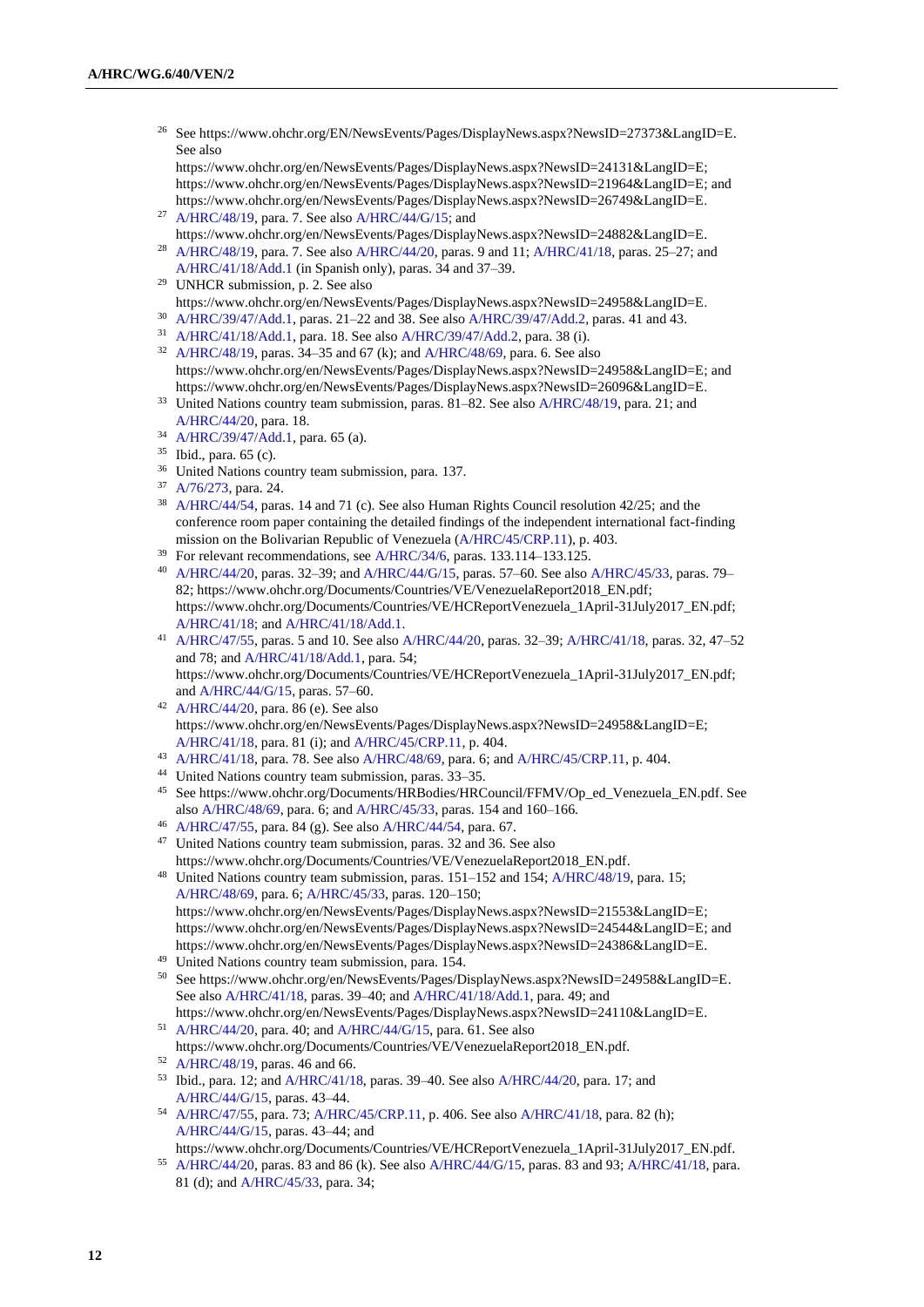https://www.ohchr.org/Documents/Countries/VE/VenezuelaReport2018\_EN.pdf; and https://www.ohchr.org/Documents/Countries/VE/HCReportVenezuela\_1April-31July2017\_EN.pdf.

- <sup>56</sup> [A/HRC/48/69,](http://undocs.org/en/A/HRC/48/69) paras. 57–79 and 113. See also [A/HRC/45/33,](http://undocs.org/en/A/HRC/45/33) paras. 71–78.
- <sup>57</sup> [A/HRC/48/19,](http://undocs.org/en/A/HRC/48/19) para. 56; and https://www.ohchr.org/Documents/Countries/VE/VenezuelaReport2018\_EN.pdf.
- <sup>58</sup> [A/HRC/44/G/15,](http://undocs.org/en/A/HRC/44/G/15) paras. 57–60. See also [A/HRC/44/20,](http://undocs.org/en/A/HRC/44/20) paras. 32–39.
- <sup>59</sup> United Nations country team submission, paras. 22 and 28.
- <sup>60</sup> [A/HRC/47/55,](http://undocs.org/en/A/HRC/47/55) para. 84 (h). See als[o A/HRC/44/54,](http://undocs.org/en/A/HRC/44/54) para. 71 (e); and [A/HRC/44/20,](http://undocs.org/en/A/HRC/44/20) para. 86 (f).
- <sup>61</sup> [A/HRC/47/55,](http://undocs.org/en/A/HRC/47/55) paras. 13 and 16; an[d A/HRC/48/69,](http://undocs.org/en/A/HRC/48/69) para. 6. See als[o A/HRC/44/20,](http://undocs.org/en/A/HRC/44/20) paras. 52–53; [A/HRC/41/18,](http://undocs.org/en/A/HRC/41/18) para. 43; [A/HRC/45/CRP.11,](http://undocs.org/en/A/HRC/45/CRP.11) p. 404; https://www.ohchr.org/en/NewsEvents/Pages/DisplayNews.aspx?NewsID=24958&LangID=E; and

https://www.ohchr.org/Documents/Countries/VE/VenezuelaReport2018\_EN.pdf.

- <sup>62</sup> [A/HRC/45/33,](http://undocs.org/en/A/HRC/45/33) paras. 31 and 63. See also [A/HRC/48/69,](http://undocs.org/en/A/HRC/48/69) para. 69; and [A/HRC/45/CRP.11,](http://undocs.org/en/A/HRC/45/CRP.11) p. 402.
- <sup>63</sup> [A/HRC/41/18,](http://undocs.org/en/A/HRC/41/18) para. 81 (b); and [A/HRC/41/18/Add.1,](http://undocs.org/en/A/HRC/41/18/Add.1) para. 69.
- <sup>64</sup> [A/HRC/44/20,](http://undocs.org/en/A/HRC/44/20) paras. 53 and 86 (l); and [A/HRC/44/G/15](http://undocs.org/en/A/HRC/44/G/15) paras. 69 and 94. See als[o A/HRC/41/18,](http://undocs.org/en/A/HRC/41/18) para. 81 (c)[; A/HRC/48/69,](http://undocs.org/en/A/HRC/48/69) para. 69; an[d A/HRC/45/CRP.11,](http://undocs.org/en/A/HRC/45/CRP.11) p. 402.
- $65$  United Nations country team submission, paras. 33–35; and [A/HRC/44/20,](http://undocs.org/en/A/HRC/44/20) para. 86 (l).
- <sup>66</sup> [A/HRC/41/18,](http://undocs.org/en/A/HRC/41/18) para. 81 (b) and (k); [A/HRC/48/69,](http://undocs.org/en/A/HRC/48/69) para. 77; and [A/HRC/41/18/Add.1,](http://undocs.org/en/A/HRC/41/18/Add.1) para. 69. See also https://www.ohchr.org/Documents/Countries/VE/VenezuelaReport2018\_EN.pdf and https://www.ohchr.org/Documents/Countries/VE/HCReportVenezuela\_1April-31July2017\_EN.pdf.
- $67$  United Nations country team submission para. 17. See also  $A/HRC/48/69$  paras. 56 and 117.
- <sup>68</sup> [A/HRC/48/69,](http://undocs.org/en/A/HRC/48/69) paras. 56 and 117.
- <sup>69</sup> [A/HRC/44/20,](http://undocs.org/en/A/HRC/44/20) para. 86 (g); and [A/HRC/44/G/15,](http://undocs.org/en/A/HRC/44/G/15) para. 89.
- <sup>70</sup> [A/HRC/47/55,](http://undocs.org/en/A/HRC/47/55) paras. 22–23. See also [A/HRC/44/20,](http://undocs.org/en/A/HRC/44/20) paras. 54–69, 84 and 86 (i)[; A/HRC/41/18,](http://undocs.org/en/A/HRC/41/18) para. 45; [A/HRC/41/18/Add.1,](http://undocs.org/en/A/HRC/41/18/Add.1) paras. 51–52;

https://www.ohchr.org/en/NewsEvents/Pages/DisplayNews.aspx?NewsID=24958&LangID=E; and https://www.ohchr.org/Documents/Countries/VE/VenezuelaReport2018\_EN.pdf.

- <sup>71</sup> United Nations country team submission, para. 18.
- <sup>72</sup> [A/HRC/47/55,](http://undocs.org/en/A/HRC/47/55) para. 84 (f).
- <sup>73</sup> [A/HRC/44/20,](http://undocs.org/en/A/HRC/44/20) para. 86 (h); and [A/HRC/44/G/15,](http://undocs.org/en/A/HRC/44/G/15) para. 90. See als[o A/HRC/47/55,](http://undocs.org/en/A/HRC/47/55) para. 84 (f); and https://www.ohchr.org/Documents/Countries/VE/VenezuelaReport2018\_EN.pdf.
- <sup>74</sup> United Nations country team submission, paras. 33–35.
- <sup>75</sup> [A/HRC/47/55,](http://undocs.org/en/A/HRC/47/55) paras. 14–15; [A/HRC/44/20,](http://undocs.org/en/A/HRC/44/20) para. 46; and [A/HRC/48/69,](http://undocs.org/en/A/HRC/48/69) para. 92. See also https://www.ohchr.org/Documents/Countries/VE/VenezuelaReport2018\_EN.pdf and https://www.ohchr.org/en/NewsEvents/Pages/DisplayNews.aspx?NewsID=22907&LangID=E.
- <sup>76</sup> [A/HRC/44/20,](http://undocs.org/en/A/HRC/44/20) para. 86 (g); and [A/HRC/44/G/15,](http://undocs.org/en/A/HRC/44/G/15) para. 89.
- <sup>77</sup> [A/HRC/47/55,](http://undocs.org/en/A/HRC/47/55) paras. 13 and 16; an[d A/HRC/48/69,](http://undocs.org/en/A/HRC/48/69) para. 77. See also [A/HRC/44/20,](http://undocs.org/en/A/HRC/44/20) paras. 52–53; and https://www.ohchr.org/en/NewsEvents/Pages/DisplayNews.aspx?NewsID=24958&LangID=E.
- <sup>78</sup> [A/HRC/47/55,](http://undocs.org/en/A/HRC/47/55) para. 20. See also [A/HRC/44/54,](http://undocs.org/en/A/HRC/44/54) para. 71 (e).
- <sup>79</sup> For relevant recommendations, se[e A/HRC/34/6,](http://undocs.org/en/A/HRC/34/6) paras. 133.71, 133.126–133.138 and 133.154– 133.174.
- <sup>80</sup> [A/HRC/47/55,](http://undocs.org/en/A/HRC/47/55) paras. 38 and 63. See also [A/HRC/41/18,](http://undocs.org/en/A/HRC/41/18) para. 30[; A/HRC/41/18/Add.1,](http://undocs.org/en/A/HRC/41/18/Add.1) para. 43; Human Rights Council resolution 42/25; and [A/HRC/45/33,](http://undocs.org/en/A/HRC/45/33) para. 12.
- <sup>81</sup> [A/HRC/47/55,](http://undocs.org/en/A/HRC/47/55) para. 84 (b).
- 82 [A/HRC/44/54,](http://undocs.org/en/A/HRC/44/54) paras. 6–9, 66 and 71. See also [A/HRC/48/69,](http://undocs.org/en/A/HRC/48/69) paras. 15 and 33–45[; A/HRC/47/55,](http://undocs.org/en/A/HRC/47/55) para. 38; [A/HRC/45/33,](http://undocs.org/en/A/HRC/45/33) para. 18; [A/HRC/41/18,](http://undocs.org/en/A/HRC/41/18) paras. 56 and 81 (j)[; A/HRC/41/18/Add.1,](http://undocs.org/en/A/HRC/41/18/Add.1) para. 58; [A/HRC/44/G/14;](https://undocs.org/en/A/HRC/44/G/14) [A/HRC/39/47/Add.2,](http://undocs.org/en/A/HRC/39/47/Add.2) para. 40; and
- https://www.ohchr.org/en/NewsEvents/Pages/DisplayNews.aspx?NewsID=24239&LangID=E. <sup>83</sup> [A/HRC/48/69,](http://undocs.org/en/A/HRC/48/69) paras. 15–49 and 109. See also
- https://www.ohchr.org/Documents/HRBodies/HRCouncil/FFMV/Op\_ed\_Venezuela\_EN.pdf. <sup>84</sup> [A/HRC/48/69,](http://undocs.org/en/A/HRC/48/69) paras. 22–49. See also
- https://www.ohchr.org/en/NewsEvents/Pages/DisplayNews.aspx?NewsID=24239&LangID=E.
- <sup>85</sup> [A/HRC/41/18,](http://undocs.org/en/A/HRC/41/18) para. 81 (j).
- <sup>86</sup> United Nations country team submission, para. 27; and https://www.ohchr.org/en/NewsEvents/Pages/DisplayNews.aspx?NewsID=24239&LangID=E. See also https://www.ohchr.org/en/NewsEvents/Pages/DisplayNews.aspx?NewsID=24150&LangID=E.
- <sup>87</sup> See https://www.ohchr.org/EN/NewsEvents/Pages/DisplayNews.aspx?NewsID=27444&LangID=E. <sup>88</sup> [A/HRC/47/55,](http://undocs.org/en/A/HRC/47/55) para. 84 (e).
- <sup>89</sup> Ibid., para. 39.
- <sup>90</sup> Ibid., para. 29. See also [A/HRC/44/20,](http://undocs.org/en/A/HRC/44/20) para. 45; and [A/HRC/48/69,](http://undocs.org/en/A/HRC/48/69) para. 111.
- <sup>91</sup> [A/HRC/47/55,](http://undocs.org/en/A/HRC/47/55) para. 37; an[d A/HRC/44/20,](http://undocs.org/en/A/HRC/44/20) para. 45. See also https://www.ohchr.org/Documents/Countries/VE/HCReportVenezuela\_1April-31July2017\_EN.pdf.
- <sup>92</sup> [A/HRC/47/55,](http://undocs.org/en/A/HRC/47/55) para. 33. See also [A/HRC/48/69,](http://undocs.org/en/A/HRC/48/69) paras. 86–90 and 115[; A/HRC/45/33,](http://undocs.org/en/A/HRC/45/33) paras. 71–78;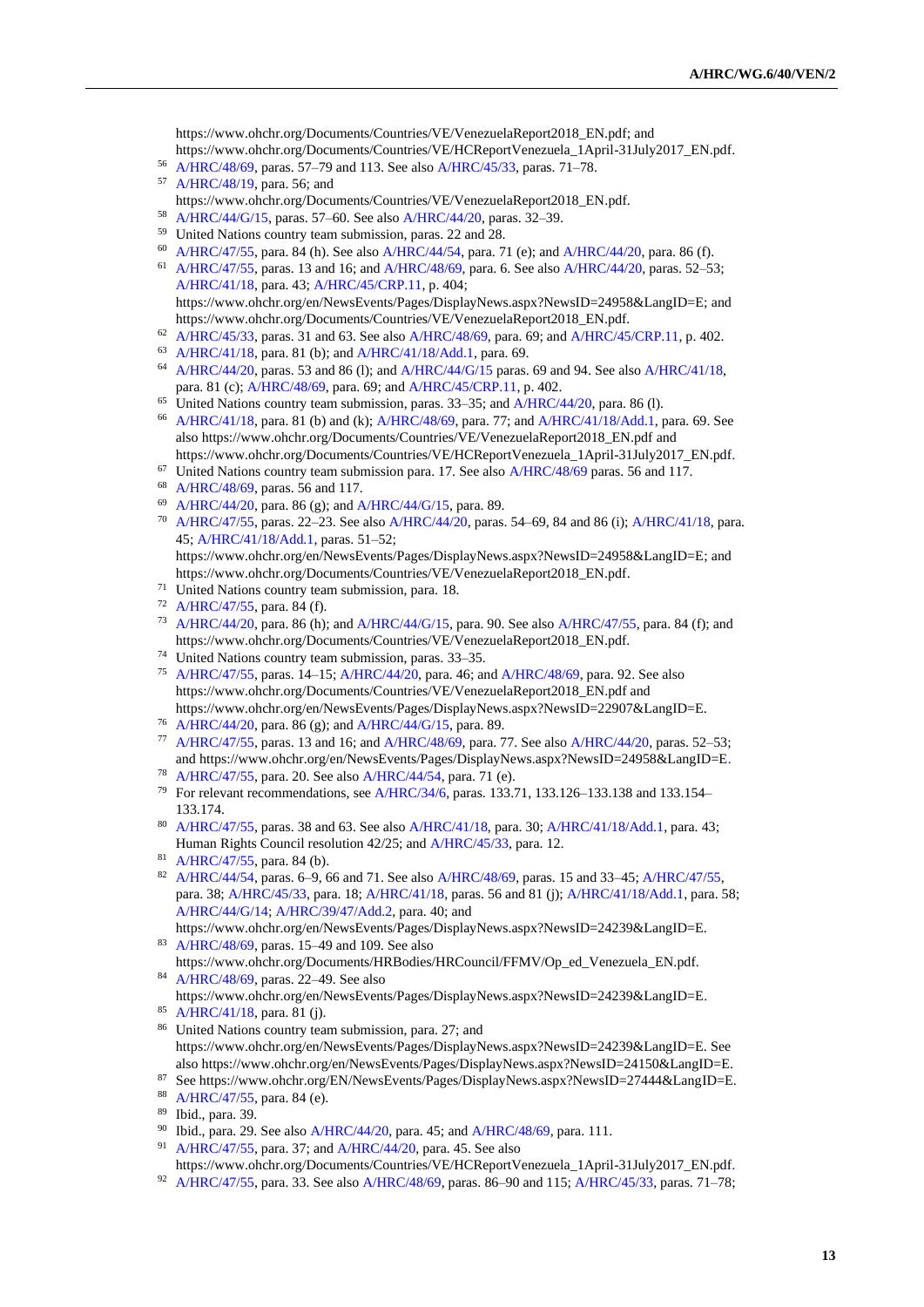[A/HRC/45/CRP.11,](http://undocs.org/en/A/HRC/45/CRP.11) p. 403; and

https://www.ohchr.org/Documents/Countries/VE/VenezuelaReport2018\_EN.pdf.

- <sup>93</sup> United Nations country team submission para. 25.
- <sup>94</sup> [A/HRC/47/55,](http://undocs.org/en/A/HRC/47/55) para. 46. See also https://www.ohchr.org/en/NewsEvents/Pages/DisplayNews.aspx?NewsID=24958&LangID=E.
- <sup>95</sup> [A/HRC/44/54,](http://undocs.org/en/A/HRC/44/54) para. 71 (h).
- <sup>96</sup> [A/HRC/48/69,](http://undocs.org/en/A/HRC/48/69) para. 112.
- <sup>97</sup> United Nations country team submission paras. 19 and 20 and [A/HRC/44/20](http://undocs.org/en/A/HRC/44/20) para. 86 (g). See also [A/HRC/45/CRP.11](http://undocs.org/en/A/HRC/45/CRP.11) p. 403.
- <sup>98</sup> United Nations country team submission, paras. 24 and 29[; A/HRC/48/69,](http://undocs.org/en/A/HRC/48/69) para. 40[; A/HRC/44/54,](http://undocs.org/en/A/HRC/44/54) paras. 13–14 and 71 (d); and [A/HRC/44/G/14.](http://undocs.org/en/A/HRC/44/G/14) See als[o A/HRC/45/CRP.11,](http://undocs.org/en/A/HRC/45/CRP.11) p. 404; https://www.ohchr.org/en/NewsEvents/Pages/DisplayNews.aspx?NewsID=24958&LangID=E; https://www.ohchr.org/Documents/Countries/VE/VenezuelaReport2018\_EN.pdf; and https://www.ohchr.org/en/NewsEvents/Pages/DisplayNews.aspx?NewsID=21939&LangID=E.
- <sup>99</sup> [A/HRC/48/69,](http://undocs.org/en/A/HRC/48/69) para. 116.
- <sup>100</sup> [A/HRC/44/54,](http://undocs.org/en/A/HRC/44/54) paras. 68 and 71 (i)–(j); and [A/HRC/44/G/14.](http://undocs.org/en/A/HRC/44/G/14) See also https://www.ohchr.org/Documents/Countries/VE/VenezuelaReport2018\_EN.pdf.
- <sup>101</sup> For relevant recommendations, se[e A/HRC/34/6,](http://undocs.org/en/A/HRC/34/6) paras. 133.28–133.30, 133.39–133.40, 133.44– 133.46, 133.48–133.49, 133.65–133.66, 133.70, 133.73, 133.97, 133.181–133.218, 133.220 and 133.259.
- <sup>102</sup> [A/HRC/48/19,](http://undocs.org/en/A/HRC/48/19) paras. 42–43 and 67 (g). See also [A/HRC/44/20,](http://undocs.org/en/A/HRC/44/20) para. 86 (c).
- <sup>103</sup> [A/HRC/48/19,](http://undocs.org/en/A/HRC/48/19) para. 67 (d).
- <sup>104</sup> United Nations country team submission paras. 131 and 133–135[; A/HRC/48/19,](http://undocs.org/en/A/HRC/48/19) para. 67 (e); and UNESCO submission, paras. 6 and 14.
- <sup>105</sup> [A/HRC/41/18,](http://undocs.org/en/A/HRC/41/18) para. 34.
- <sup>106</sup> [A/HRC/45/33,](http://undocs.org/en/A/HRC/45/33) para. 22.
- <sup>107</sup> United Nations country team submission, paras. 136 and 138. See als[o A/HRC/44/20,](http://undocs.org/en/A/HRC/44/20) para. 27; and [A/HRC/41/18,](http://undocs.org/en/A/HRC/41/18) paras. 34–36.
- <sup>108</sup> Human Rights Council resolution 42/25.
- <sup>109</sup> [A/HRC/41/18,](http://undocs.org/en/A/HRC/41/18) para. 81 (e). See also [A/HRC/47/55,](http://undocs.org/en/A/HRC/47/55) para. 57; [A/HRC/44/20,](http://undocs.org/en/A/HRC/44/20) paras. 20, 27, 81 and 86 (d); [A/HRC/45/CRP.11,](http://undocs.org/en/A/HRC/45/CRP.11) p. 403; and
- https://www.ohchr.org/Documents/Countries/VE/VenezuelaReport2018\_EN.pdf (p. 53). <sup>110</sup> [A/HRC/47/55,](http://undocs.org/en/A/HRC/47/55) para. 47. See also [A/HRC/44/20,](http://undocs.org/en/A/HRC/44/20) paras. 81 and 86 (b); and
- https://www.ohchr.org/Documents/Countries/VE/VenezuelaReport2018\_EN.pdf.
- <sup>111</sup> [A/HRC/48/19,](http://undocs.org/en/A/HRC/48/19) paras. 13, 26, 48, 54 and 66.
- <sup>112</sup> [A/HRC/47/55,](http://undocs.org/en/A/HRC/47/55) para. 57. See also [A/HRC/44/20,](http://undocs.org/en/A/HRC/44/20) paras. 20, 27, 81 and 86 (d); an[d A/HRC/41/18,](http://undocs.org/en/A/HRC/41/18) para. 81 (f).
- <sup>113</sup> United Nations country team submission, paras. 136 and 138.
- <sup>114</sup> [A/HRC/48/19,](http://undocs.org/en/A/HRC/48/19) para. 13.
- <sup>115</sup> International Labour Organization, "For national reconciliation and social justice in the Bolivarian Republic of Venezuela", Geneva 2019. Available at
- https://www.ilo.org/gb/GBSessions/GB337/WCMS\_724400/lang--en/index.htm.
- <sup>116</sup> United Nations country team submission, paras. 139–143.
- <sup>117</sup> Ibid., para. 7.
- <sup>118</sup> [A/HRC/47/55,](http://undocs.org/en/A/HRC/47/55) para. 61. See also [A/HRC/44/20,](http://undocs.org/en/A/HRC/44/20) para. 26.
- <sup>119</sup> United Nations country team submission, paras. 139–143.
- <sup>120</sup> [A/HRC/41/18,](http://undocs.org/en/A/HRC/41/18) paras. 28–29; an[d A/HRC/41/18/Add.1,](http://undocs.org/en/A/HRC/41/18/Add.1) paras. 40–42.
- <sup>121</sup> [A/HRC/47/55,](http://undocs.org/en/A/HRC/47/55) para. 78.
- <sup>122</sup> [A/HRC/41/18,](http://undocs.org/en/A/HRC/41/18) para. 82 (g).
- <sup>123</sup> UNESCO submission, para. 13.
- <sup>124</sup> United Nations country team submission, paras. 144 and 146–149.
- <sup>125</sup> [A/HRC/47/55,](http://undocs.org/en/A/HRC/47/55) paras. 70–71. See also [A/HRC/44/20,](http://undocs.org/en/A/HRC/44/20) para. 27.
- <sup>126</sup> See https://www.ohchr.org/EN/NewsEvents/Pages/DisplayNews.aspx?NewsID=26620&LangID=E.
- <sup>127</sup> United Nations country team submission, paras. 155–156 and 158.
- <sup>128</sup> [A/HRC/47/55,](http://undocs.org/en/A/HRC/47/55) para. 84 (d).
- <sup>129</sup> For relevant recommendations, se[e A/HRC/34/6,](http://undocs.org/en/A/HRC/34/6) paras. 133.151–133.153.
- <sup>130</sup> See https://www.ohchr.org/en/NewsEvents/Pages/DisplayNews.aspx?NewsID=24958&LangID=E.
- <sup>131</sup> United Nations country team submission, para. 123.
- <sup>132</sup> Ibid., paras. 123 and 125.
- <sup>133</sup> UNHCR submission, p. 4.
- <sup>134</sup> [A/HRC/48/19,](http://undocs.org/en/A/HRC/48/19) paras. 8–10.
- <sup>135</sup> Ibid., para. 67 (b).
- <sup>136</sup> For relevant recommendations, se[e A/HRC/34/6,](http://undocs.org/en/A/HRC/34/6) paras. 133.31–133.35, 133.221 and 133.229–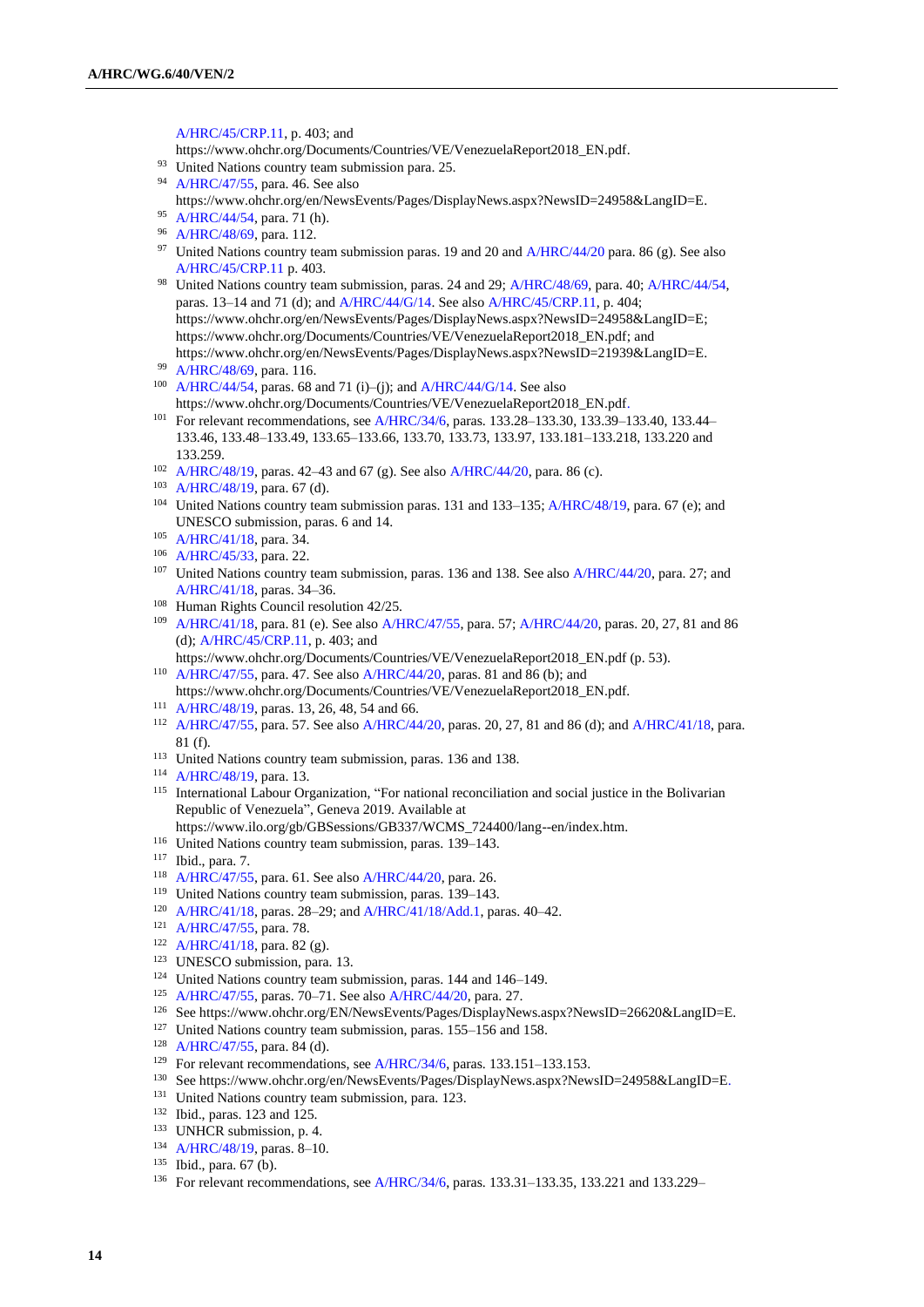133.233

- <sup>137</sup> Human Rights Council resolution 42/25. See also https://www.ohchr.org/en/NewsEvents/Pages/DisplayNews.aspx?NewsID=22646&LangID=E.
- <sup>138</sup> [A/HRC/48/19,](http://undocs.org/en/A/HRC/48/19) para. 5. See als[o A/HRC/44/20,](http://undocs.org/en/A/HRC/44/20) paras. 8 and 80[; A/HRC/41/18,](http://undocs.org/en/A/HRC/41/18) paras. 10–12 and 25– 27; [A/HRC/41/18/Add.1,](http://undocs.org/en/A/HRC/41/18/Add.1) paras. 12–15;

https://www.ohchr.org/en/NewsEvents/Pages/DisplayNews.aspx?NewsID=27444&LangID=E; https://www.ohchr.org/en/NewsEvents/Pages/DisplayNews.aspx?NewsID=24958&LangID=E; and https://www.ohchr.org/en/NewsEvents/Pages/DisplayNews.aspx?NewsID=24374&LangID=E.

<sup>139</sup> [A/HRC/48/19,](http://undocs.org/en/A/HRC/48/19) para. 67 (a). See also https://www.ohchr.org/Documents/Countries/VE/VenezuelaReport2018\_EN.pdf. <sup>140</sup> [A/HRC/48/19,](http://undocs.org/en/A/HRC/48/19) para. 68 (a); [A/HRC/44/G/15](http://undocs.org/en/A/HRC/44/G/15) and

https://www.ohchr.org/en/NewsEvents/Pages/DisplayNews.aspx?NewsID=25867&LangID=E. See also

- https://www.ohchr.org/en/NewsEvents/Pages/DisplayNews.aspx?NewsID=27444&LangID=E.
- <sup>141</sup> United Nations country team submission, paras. 40–43.
- <sup>142</sup> [A/HRC/44/20,](http://undocs.org/en/A/HRC/44/20) para. 16; and [A/HRC/44/G/15,](http://undocs.org/en/A/HRC/44/G/15) para. 27. See also [A/HRC/41/18,](http://undocs.org/en/A/HRC/41/18) para. 15. <sup>143</sup> United Nations country team submission, paras. 58–62. See also

https://www.ohchr.org/Documents/Countries/VE/VenezuelaReport2018\_EN.pdf.

- <sup>144</sup> [A/HRC/48/19,](http://undocs.org/en/A/HRC/48/19) para. 22.
- <sup>145</sup> [A/HRC/41/18,](http://undocs.org/en/A/HRC/41/18) para. 23; an[d A/HRC/41/18/Add.1,](http://undocs.org/en/A/HRC/41/18/Add.1) para. 33.
- <sup>146</sup> [A/HRC/41/18,](http://undocs.org/en/A/HRC/41/18) para. 75. See also Human Rights Council resolution 42/25.
- <sup>147</sup> [A/HRC/48/19,](http://undocs.org/en/A/HRC/48/19) para. 11. See also [A/HRC/41/18,](http://undocs.org/en/A/HRC/41/18) para. 22[; A/HRC/41/18/Add.1,](http://undocs.org/en/A/HRC/41/18/Add.1) paras. 31–32; and https://www.ohchr.org/Documents/Countries/VE/VenezuelaReport2018\_EN.pdf.
- <sup>148</sup> Human Rights Council resolution 42/25.
- <sup>149</sup> [A/HRC/48/19,](http://undocs.org/en/A/HRC/48/19) para. 67 (h). See also https://www.ohchr.org/en/NewsEvents/Pages/DisplayNews.aspx?NewsID=27444&LangID=E. <sup>150</sup> [A/HRC/41/18,](http://undocs.org/en/A/HRC/41/18) para. 13; [A/HRC/41/18/Add.1,](http://undocs.org/en/A/HRC/41/18/Add.1) para. 16; and [A/HRC/39/47/Add.2,](http://undocs.org/en/A/HRC/39/47/Add.2) para. 38. See also
- Human Rights Council resolution 42/25.
- <sup>151</sup> For relevant recommendations, se[e A/HRC/34/6,](http://undocs.org/en/A/HRC/34/6) paras. 133.234–133.249 and 133.262.
- <sup>152</sup> United Nations country team submission, paras. 44–46. See als[o A/HRC/44/G/15;](https://undocs.org/en/A/HRC/44/G/15) [A/HRC/39/47/Add.2,](http://undocs.org/en/A/HRC/39/47/Add.2) para. 39; https://www.ohchr.org/en/NewsEvents/Pages/DisplayNews.aspx?NewsID=23667&LangID=E;

https://www.ohchr.org/en/NewsEvents/Pages/DisplayNews.aspx?NewsID=25761&LangID=E; and https://www.ohchr.org/en/NewsEvents/Pages/DisplayNews.aspx?NewsID=25744&LangID=E.

<sup>153</sup> [A/HRC/41/18,](http://undocs.org/en/A/HRC/41/18) paras. 16 and 18; an[d A/HRC/41/18/Add.1,](http://undocs.org/en/A/HRC/41/18/Add.1) paras. 22–26. See als[o A/HRC/48/19,](http://undocs.org/en/A/HRC/48/19) para. 14; and https://www.ohchr.org/Documents/Countries/VE/VenezuelaReport2018\_EN.pdf.

<sup>154</sup> [A/HRC/39/47/Add.1,](http://undocs.org/en/A/HRC/39/47/Add.1) para. 36. See also

- https://www.ohchr.org/en/NewsEvents/Pages/DisplayNews.aspx?NewsID=25761&LangID=E.
- <sup>155</sup> See https://www.ohchr.org/EN/NewsEvents/Pages/DisplayNews.aspx?NewsID=27328&LangID=E.
- <sup>156</sup> [A/HRC/48/19,](http://undocs.org/en/A/HRC/48/19) para. 17.
- <sup>157</sup> Ibid., paras. 18 and 67 (m).
- <sup>158</sup> Ibid., paras. 16–17. See also

- [CEDAW/C/VEN/CO/7-8/Add.1,](https://undocs.org/en/CEDAW/C/VEN/CO/7-8/Add.1) paras. 24–30.
- <sup>160</sup> United Nations country team submission, paras. 51 and 54.
- <sup>161</sup> For relevant recommendations, se[e A/HRC/34/6,](http://undocs.org/en/A/HRC/34/6) paras. 133.219, 133.250–133.253 and 133.260.
- <sup>162</sup> [A/HRC/48/19,](http://undocs.org/en/A/HRC/48/19) paras. 25 and 27.
- <sup>163</sup> UNESCO submission, pp. 5–6.
- <sup>164</sup> [A/HRC/48/19,](http://undocs.org/en/A/HRC/48/19) paras. 29 and 67 (c). See also https://www.ohchr.org/en/NewsEvents/Pages/DisplayNews.aspx?NewsID=27444&LangID=E.
- <sup>165</sup> United Nations country team submission, para. 70.
- <sup>166</sup> For relevant recommendations, se[e A/HRC/34/6,](http://undocs.org/en/A/HRC/34/6) paras. 133.52, 133.67 and 133.139–133.146.
- <sup>167</sup> Human Rights Council resolution 42/25.
- <sup>168</sup> United Nations country team submission, paras. 86, 91 and 93.
- <sup>169</sup> [A/HRC/44/54,](http://undocs.org/en/A/HRC/44/54) para. 71 (l); and [A/HRC/44/G/14.](http://undocs.org/en/A/HRC/44/G/14)
- <sup>170</sup> [CEDAW/C/VEN/CO/7-8/Add.1,](https://undocs.org/en/CEDAW/C/VEN/CO/7-8/Add.1) paras. 2 and 7–9.
- <sup>171</sup> [A/HRC/48/19,](http://undocs.org/en/A/HRC/48/19) para. 50.
- <sup>172</sup> [A/HRC/41/18,](http://undocs.org/en/A/HRC/41/18) para. 44.
- 173 [A/HRC/47/55,](http://undocs.org/en/A/HRC/47/55) para. 19.
- <sup>174</sup> Human Rights Council resolution 42/25.
- <sup>175</sup> For relevant recommendations, see [A/HRC/34/6,](http://undocs.org/en/A/HRC/34/6) paras. 133.147–133.150 and 133.177–133.178.
- <sup>176</sup> UNHCR submission, pp. 6–7.

https://www.ohchr.org/en/NewsEvents/Pages/DisplayNews.aspx?NewsID=27444&LangID=E. <sup>159</sup> [A/HRC/48/19,](http://undocs.org/en/A/HRC/48/19) para. 20. See also [A/HRC/41/18,](http://undocs.org/en/A/HRC/41/18) para. 18; [A/HRC/41/18/Add.1,](http://undocs.org/en/A/HRC/41/18/Add.1) para. 26; and